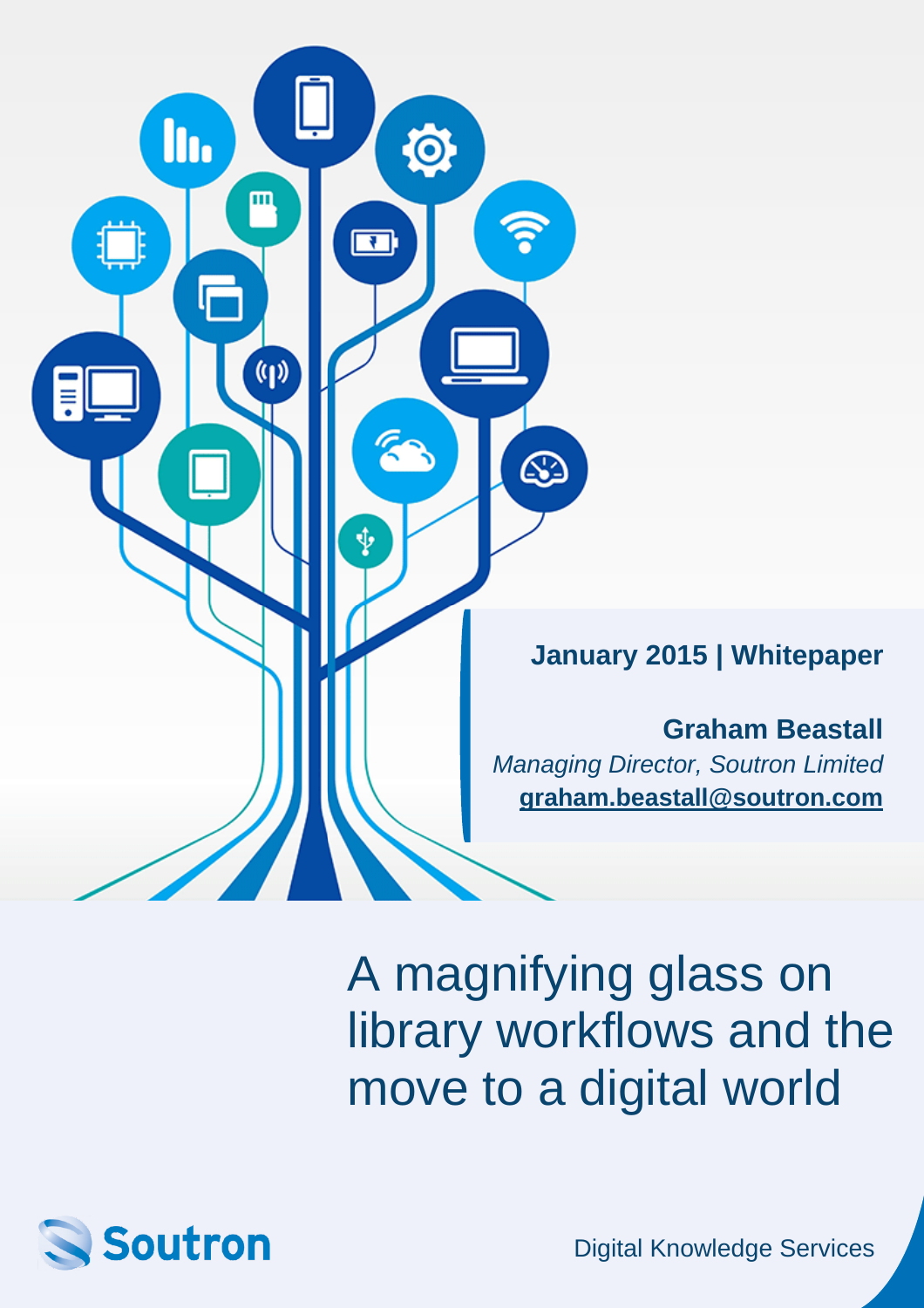



## **SOUTRON'S BACKGROUND**

Soutron's focus is on special corporate library systems and technologies. Soutron was founded in 1989 by Graham Beastall.

Between 1991 and 2012, Soutron sold systems on behalf of third party software suppliers, to special and corporate libraries. In 2007 it was clear that suppliers were content to rest on legacy code and avoid new investment decisions. Soutron saw this to be an opportunity to create new systems and provide a complete service to clients.

Soutron is committed to develop a new form of library management system with the flexibility to address different needs and concerns of all libraries and knowledge centres. Our goal is to make processes simple to follow and software easy to use for multiple libraries within a single global system.

The Soutron system is robust, proven and in use by over 200 organisations in the UK, Ireland, Canada, USA, Italy, Switzerland, Sweden and Belgium across a variety of sectors.

Clients include large and small organisations that seek to manage their data in a more controlled way with the benefits set out above.

Graham Beastall has worked with libraries and global organisations for more than 30 years to devise systems and solutions to satisfy information management ambitions.

*The information provided in this document is confidential and provided in confidence for the sole use and benefit of the intended recipient and is not to be physically or electronically copied, shared, transmitted or the content communicated to any person or organisation without the advance written permission of Soutron Limited.*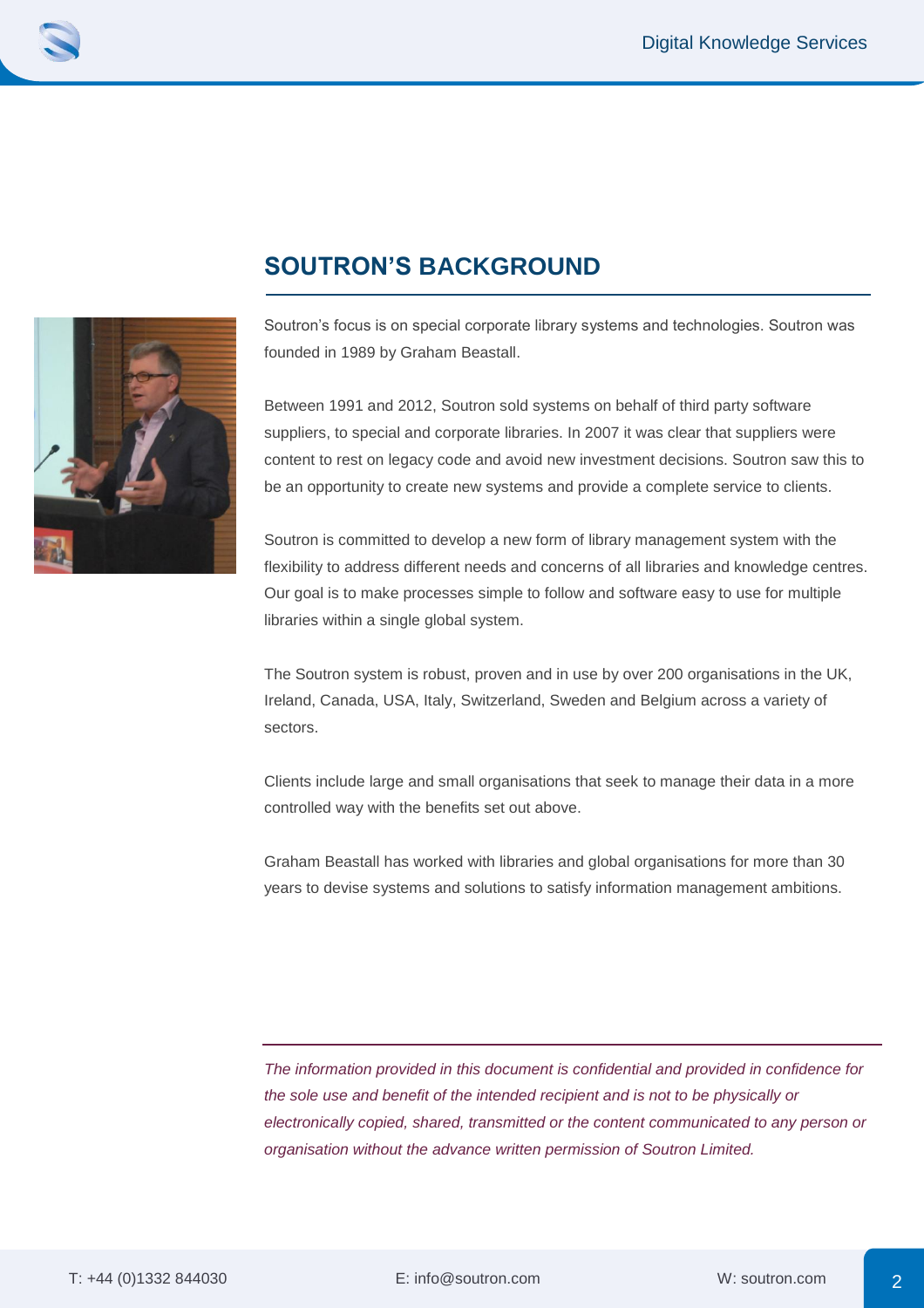# **CONTENTS**

| <b>SOUTRON'S BACKGROUND</b>                                                                                                                                                              | 2                          |
|------------------------------------------------------------------------------------------------------------------------------------------------------------------------------------------|----------------------------|
| <b>ENVIRONMENT FOR CHANGE</b>                                                                                                                                                            | 4                          |
| DIGITAL CONTENT: THE WHAT AND THE WHY?                                                                                                                                                   | 4                          |
| <b>FACTORS INFLUENCING CHANGE</b><br>THE DIGITAL CHALLENGE                                                                                                                               | 6<br>7                     |
| A GROWING SOURCE OF CONTENT                                                                                                                                                              | 9                          |
| <b>LIBRARIES AS A SERVICE</b>                                                                                                                                                            | 9                          |
| CHOOSING YOUR PORTAL AND DISCOVERY SERVICES                                                                                                                                              | 9                          |
| GOOGLE-CENTRIC - OPAC - PORTAL                                                                                                                                                           | 11                         |
| <b>OPAC VERSUS PORTAL</b>                                                                                                                                                                | 11                         |
| <b>CONTENT ACQUISITION</b>                                                                                                                                                               | 13                         |
| <b>ACQUIRING EBOOKS</b>                                                                                                                                                                  | 14                         |
| POINTS TO CONSIDER                                                                                                                                                                       | 15                         |
| <b>DISCOVERY SERVICES</b>                                                                                                                                                                | 15                         |
| DATA TRANSFER AND INTERCHANGE                                                                                                                                                            | 16                         |
| DO WE NEED FLOOR STACKS IN A DIGITAL WORLD?<br><b>TECHNOLOGY PERSPECTIVE</b><br>DOES DATABASE CHOICE MAKE A DIFFERENCE?<br><b>WORKFLOWS AND EFFICIENCIES</b><br><b>FUTURE DIRECTIONS</b> | 17<br>17<br>19<br>20<br>21 |
| <b>IMPROVE WORKFLOWS AND BACK OFFICE FUNCTIONS</b>                                                                                                                                       | 21                         |
| <b>SEARCH</b><br><b>MANAGED HOSTING SERVICES AND SECURE ACCESS</b><br><b>CONCLUSIONS</b>                                                                                                 | 21<br>22<br>23             |
| Points of contact                                                                                                                                                                        | 23                         |
| <b>UK and Europe</b>                                                                                                                                                                     | 23                         |
| <b>USA</b>                                                                                                                                                                               | 23                         |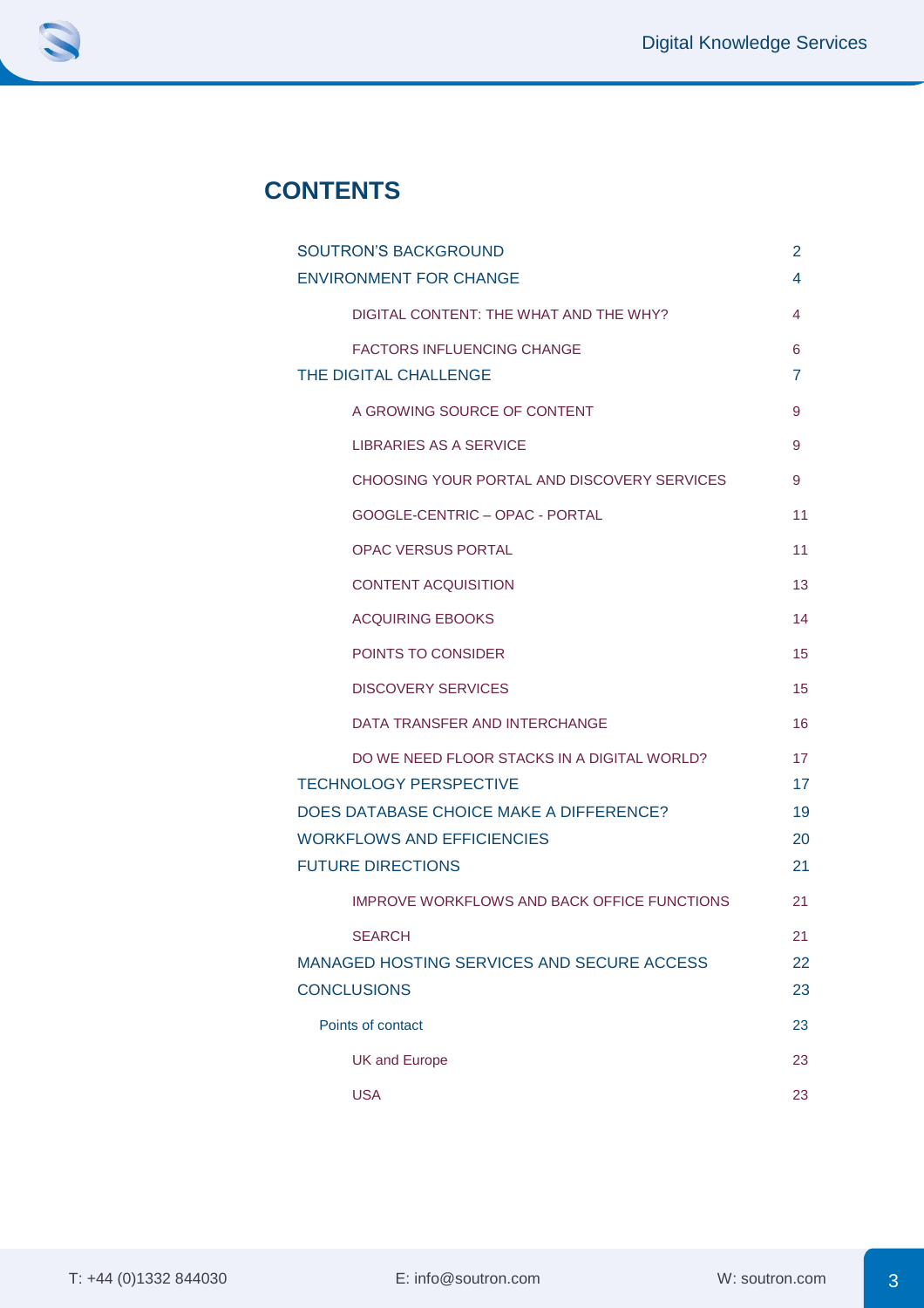## **ENVIRONMENT FOR CHANGE**

The transformation in business over the past five years, as a result of globalisation, financial austerity and technology innovation demands a response from the information management community to change practices, revise ideas and develop new solutions to manage information.

The individual is confronted with constant change in the organisation, from technology, political and social situations. Organisations, alert to the environment, have to continually adapt to pressures. The norm is to evaluate new systems, create new tools, adapt and create processes, to be more efficient and be equipped with the right information to make the right decisions in super-fast time.

In this document you will get a perspective on our enthusiasm for digital concepts and digital strategies. We hope that it will awaken your desire to make change happen and take steps to introduce new ideas and benefit from digital technologies.

This is not a step-by-step strategy formulation guide. Nor is it a prescriptive cure to all the problems that a library or information manager might face. Our goal is to present some of the issues that we see facing libraries in the emergent mobile digital age. We make no distinction between types of libraries. All have to face a challenge in the way that they are run and operated and in how information is captured and shared.

Digital content, in our view, is the most significant change in information management in the past twenty years. It will revolutionise the way we educate our children, how we introduce new ways to share ideas, capture knowledge and distribute information. It has the capacity to remove inequality of information access and to increase the pace of learning tenfold by use of linked data.

### **DIGITAL CONTENT: THE WHAT AND THE WHY?**

Let's start with considering Digital Asset Management (DAM). It has been around a few years and consists of management tasks and decisions surrounding the ingestion, annotation, cataloguing, storage, retrieval and distribution of digital assets. Typically digital photographs, animations, videos and music exemplify the target areas of media asset management. Adobe Marketing Cloud is an example of the type of solution that provides a complete service for lifecycle management.

**Digital content has the capacity to remove inequality of information access & increase the pace of learning.**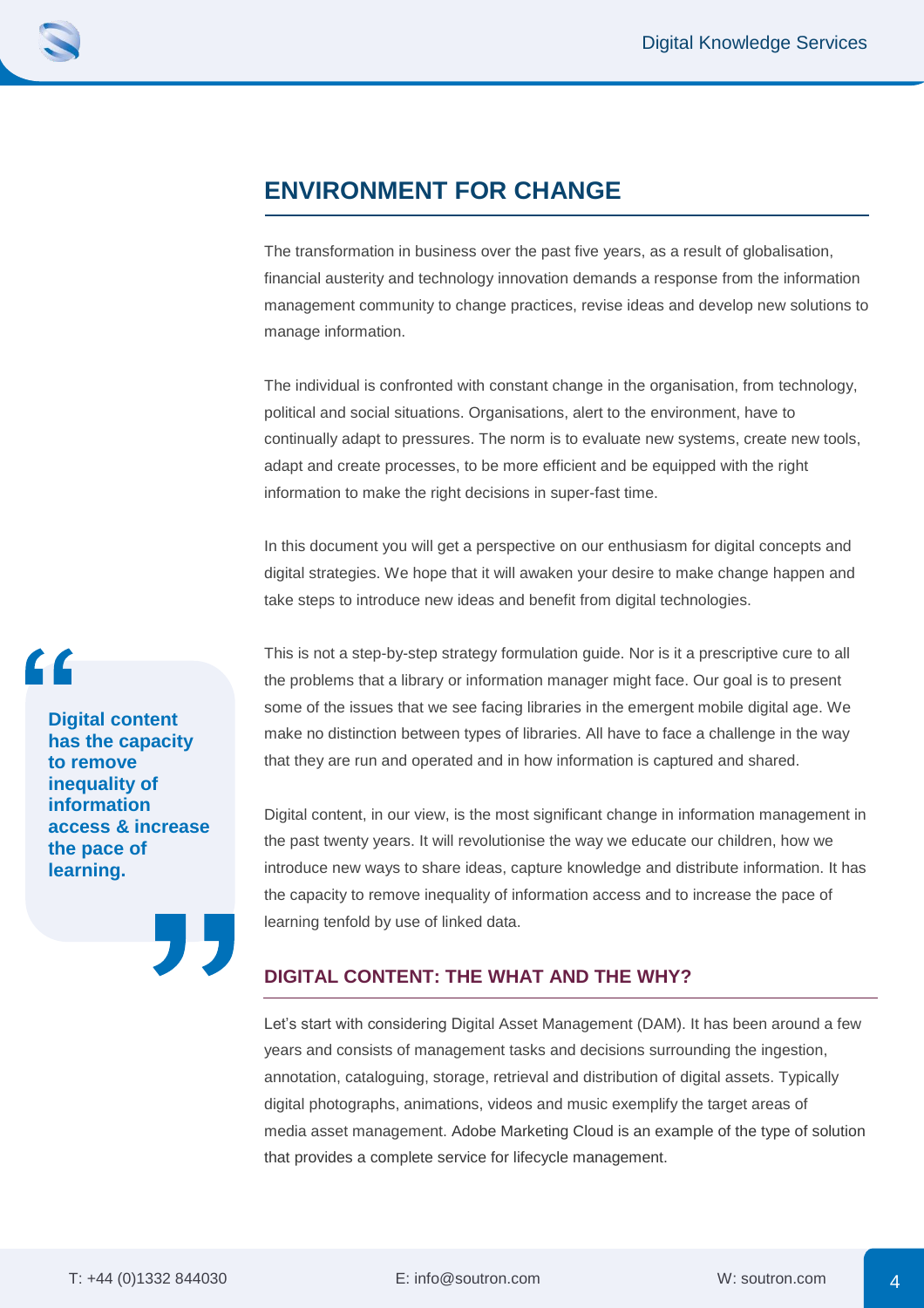**The transmission of digital content is a natural evolution.**

Different formats of digital assets can be stored within a library and information management system but it is usual that the library is the place to store and manage the final version of a piece of work comprising of many 'assets'. That piece of work is recognised and published with suitable copyright protections in place and described by metadata to help locate it.

Digital content is a broader term to describe pieces of work that comprise any type of information that is presented in a cohesive digital format. It is a body of knowledge presented in a structured format rather than a component. eBooks have been the format most closely associated with digital content. An eBook moves content from online access to content that is mobile and available across multiple devices, to be consumed, read and absorbed without a live internet connection.

Many different competing formats have been used to produce eBooks. The emerging standard for digital books is ePUB 2. Enhanced publishing formats are appearing in the form of ePUB 3. The transition from paper publishing to digital publishing is slow. There are many solutions competing for a share of the digital publishing market. Using such a format as ePUB makes sharing knowledge widespread easier. It provides an easily accessible platform, through which information can be presented with consistency to colleagues and fellow citizens. It is a foundation stone for sharing knowledge across a digitally equipped society. Society has determined that smartphones are a good thing and that mobile telecommunications benefit mankind. The transmission of digital content is a natural evolution. This is not to say printed material will not continue (just as letters are still sent in the post). The argument is not digital content versus print. It is what type of digital content do we want and how best to create, manage and distribute it.

Sharing knowledge may be built into a corporate philosophy but how to pursue an active knowledge strategy and apply resources in the most efficient way requires continual and constant assessment and input through clear analytics. Libraries need to make decisions about how to embrace this technology and apply it to their environment.

Adopting new systems and processes is not necessarily cost saving. It is likely to require an investment of time and/or money. How senior management perceives a funding request depends upon the research efficiencies, innovation, income opportunities and improved evidence-based decision-making. The very act of presenting a funding request positions the library service and demonstrates that it wants to be proactively at the forefront of change – leading and not simply responding to circumstances.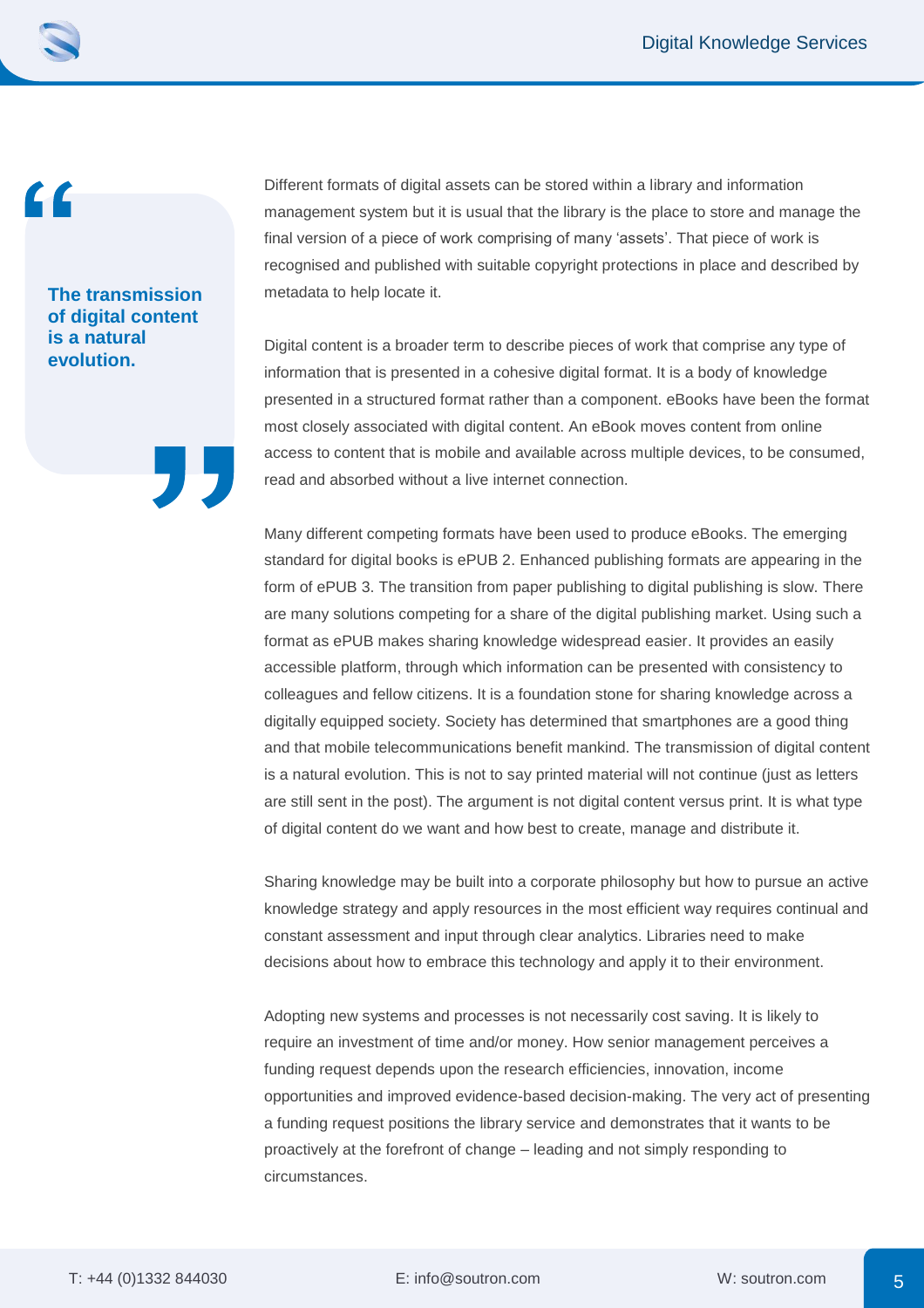

### **FACTORS INFLUENCING CHANGE**

The UK economy is said to be back to pre-crisis levels (2008). GDP growth is back. Over the past five years, library services have seen reductions in staff and budgets and have been under pressure to deliver and meet or exceed previous levels of work. Where library services embrace process rather than curation, budgets are more likely to be increased, yet is this process examined sufficiently to introduce more radical change?

As the economic environment improves, managers must ask:

- How can the service support growth again?
- How will the service put information into the hands of users?
- How efficiently can the service track and control costs?
- How can information sources be integrated to provide a one stop service?
- Where can the service introduce innovations?
- How can the service become more accessible to more users?
- Are we asking the right questions? Or enough questions?

There is ample evidence of libraries having to repeatedly justify themselves, yet they continue to present themselves to decision makers in the same way as they have done for the past 25 years. The new economic winds will probably not change that, but there are new demands and with them new opportunities:

- The demand to support global activity
- New product development
- New services
- The regulatory environment
- The needs of a new breed of user
- The emergence of super discovery services (Google)

Three decades of intense automation has resulted in vast amounts of published data. Fast internet, Wi-Fi and mobile devices have changed the landscape for service and content delivery. 4G adds to expectations for connectivity to information resources outside the corporate firewall. IT departments have struggled to keep up with desktop browser development. Data remains in database silos, reminiscent of Lotus Notes in the 1990s. Microsoft SharePoint has taken over that role - the corporate standard for document storage and retrieval and as an aid to collaboration.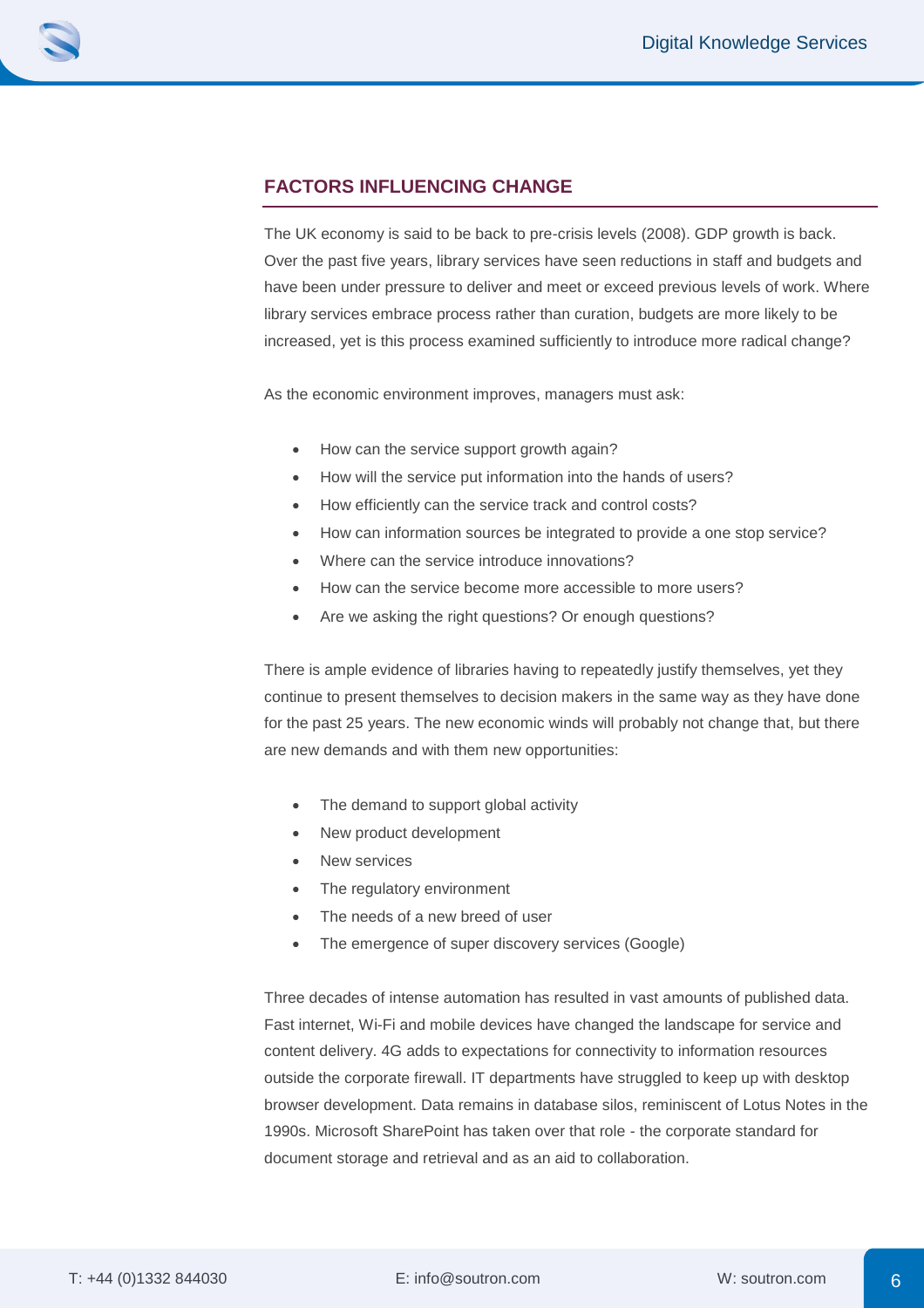A new type of information professional is emerging who is excited by the management of information in the enterprise. Columbia University NY has introduced an innovative Knowledge Strategy course led by Guy St Clair, [\(http://www.smr-knowledge.com\)](http://smr-knowledge.com/) to attract a new breed of information manager, keen to address business innovation. This new information professional sees information as a strategic asset, to be exploited to support innovation and the creation of new value for the benefit of the organisation and its customers. This kind of thinking is becoming evident in the UK where the focus of the library is changing to support decision-making with knowledge services directly supporting front line staff. These initiatives are few and are often seen by others as 'unattainable'.

What these types of initiatives demonstrate is that there are opportunities to improve upon the existing models of library management and the digital agenda, coupled with the need for sharing and collaboration using solid information.

## **THE DIGITAL CHALLENGE**

Digital content presents a new set of challenges and opportunities for library managers. One particular challenge is that of licence complexity, which has held up adoption of eBooks and other digital formats. Licenses aside, the release of the iPad in 2010, other tablets and mobile devices has dramatically changed the levels of acceptance of digital content.

To date, digital solutions have fallen short of being effective for librarians to get value for money when purchasing digital content. Is this because solutions have been designed from a publisher's perspective? Aggregators of digital content have focused on public and academic markets. Subscription based services emphasise wide access to content, but deny ownership of it and attempt lock-in to a particular supplier. Aggregators make money from the sale and licence of eBooks. The library service seeks to target access for their members whether in the corporate or special sector. A library service is uniquely qualified to manage digital content, but it requires a new set of tools.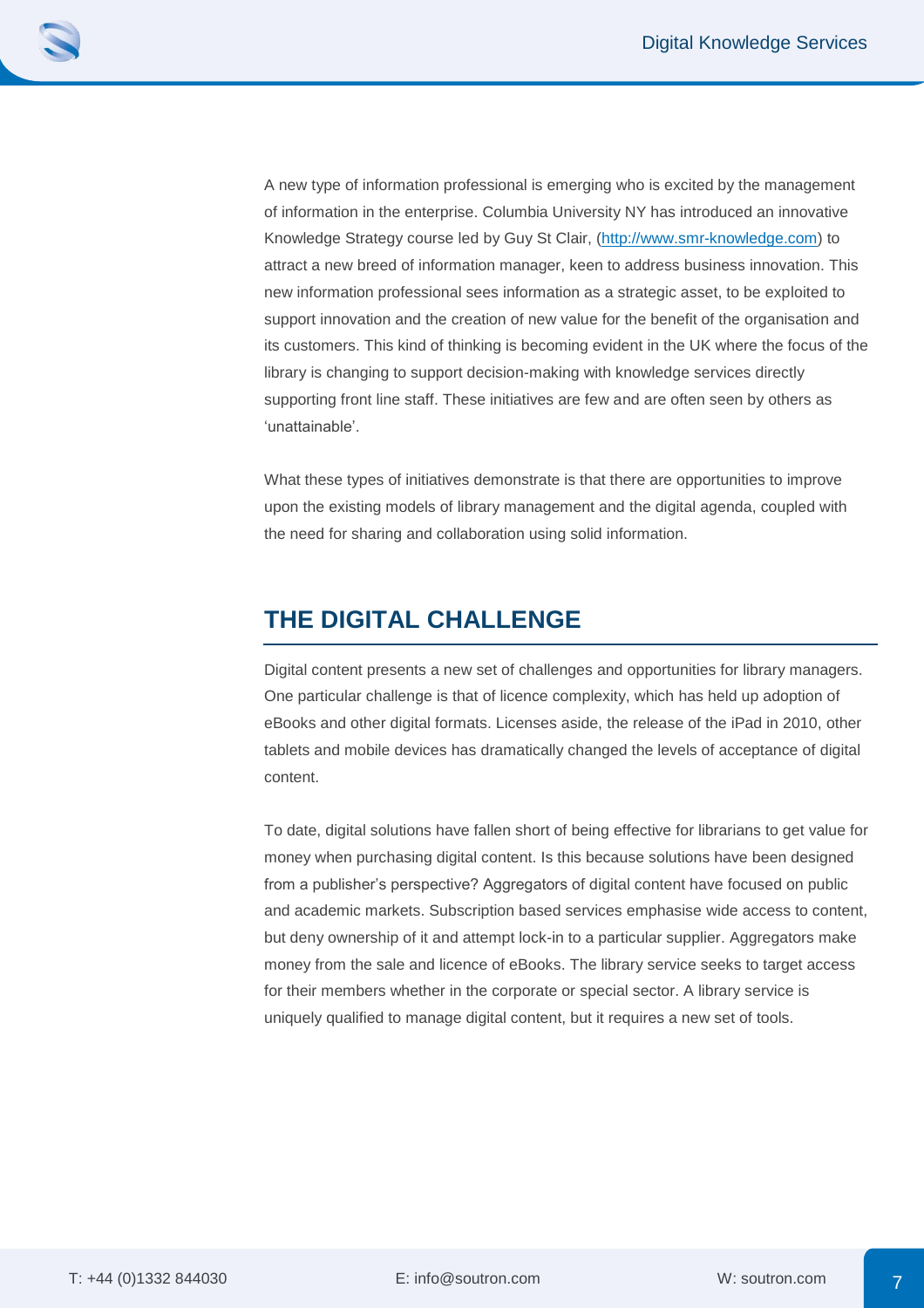Library management systems have traditionally been described as integrated: a set of functional modules that share data within a system. The word 'integrated' carries a very different meaning today. Integrated today describes how the library services and systems are connected with third party systems, internal and external to the organisation. It is not unreasonable to expect that metadata should be linked and shareable, both within and external to a catalogue. Move over MARC (MAchine-Readable Cataloguing) catalogues.

The way digital content is acquired, processed and delivered need not be a manual process. Processes can be automated, data sources are external and manual cataloguing is inefficient.

The word 'library' cries out for a redefinition. It resonates with the idea of a physical space that has stacks of books. Google the word 'library' and the definition is clearly related to physical space and assets:

- *A building or room containing collections of books, periodicals, and sometimes films and recorded music for people to read, borrow, or...*
- *A collection of books and periodicals held in such a building or room.* Source: Google

A broader definition might include electronic and digital material in a virtual space and this is increasingly found to be the case as organisations reduce the availability of physical space and remove physical material.

Modern libraries are increasingly being redefined as places to gain access to information in many formats and from many sources. They are extending services beyond the physical walls of a building, by providing materials accessible by electronic means.

A 21<sup>st</sup> century definition of library might be:

 *An active set of services to aid fast and simple access to qualified sources of electronic and physical material and other data, in a timely, meaningful way to meet individual and organisational goals.* Source: Soutron Limited

**The way digital content is acquired, processed & delivered need not be a manual process.**

 $\epsilon$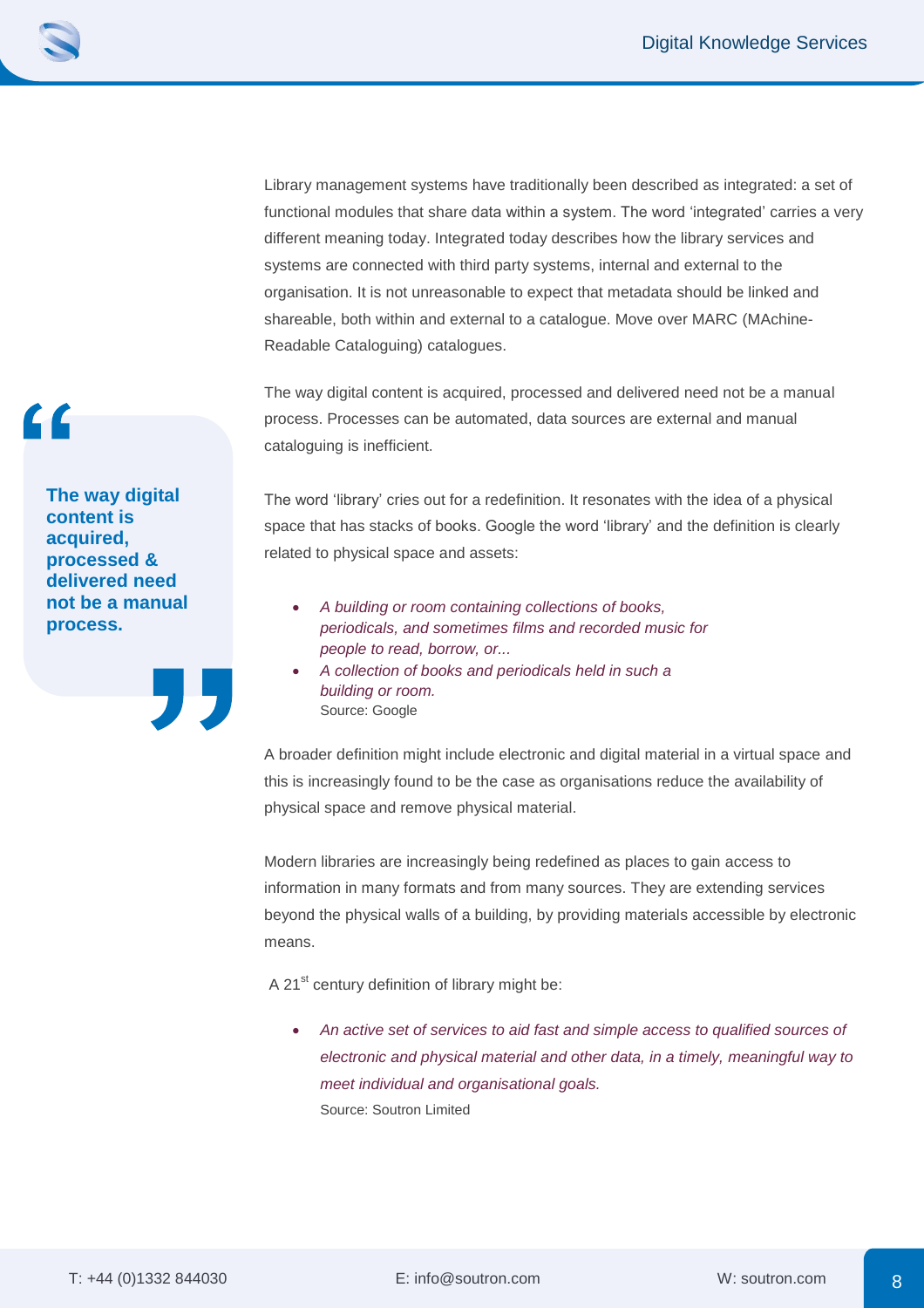

### **A GROWING SOURCE OF CONTENT**

Digital content is a major content source and is only set to grow. The number of purchases of published eBooks is growing more slowly after a period of high growth. This is essentially because established publishers move very slowly and the methods of recording published sales are related largely to the traditional publishing houses. As ePUB 3 becomes more widely known and understood, new publishers will likely emerge that are focused on publishing eBooks as an integrated multi-media type of content. Users demand information in a format that they can quickly access across multiple devices. They wish to use that data within electronic documents, presentations and emails to respond to their customers.

### **LIBRARIES AS A SERVICE**

The digital library heralds a new era. It needs to be marketed to users as a service, the same as any other service that competes for their attention. Success is driven as much by how easy it is to register, use and have access to services, as by having content delivered in a timely manner to their devices and in a format that is easy to digest. It calls for user confidence to be built through consistent brand messaging, for access points to be developed beyond the idea of OPAC (online public access catalogue), for user friendly terminology and data exchange formats that are easy to follow. Whether it is called the 'knowledge centre', 'virtual library', 'digital portal', 'first stop', 'digital first' or 'search portal', is for each manager to decide dependent on their businesses image and preference. Whatever name is decided upon, it demands a marketing plan as much as a system development and collection strategy. This feeds into a business plan that Senior Management can use to measure the contribution of the digital library service. It also marks out a domain that claims anything to do with digital content is the brief of the librarian. In a corporate setting this crosses into IT and elevates the conversation about how digital content can be classified, distributed and protected.

### **CHOOSING YOUR PORTAL AND DISCOVERY SERVICES**

When defining a new service structure, there is a natural desire to find answers to questions as soon as they are placed on the table. Put down all of the questions you can think of first. Do not attempt to answer them at the same time that they are posed. In the same way we categorise content and results to improve how we find a solution, we need to assess questions and determine which are more important to answer than others. This will focus the mind on those questions that need to be answered first. Many questions will be superfluous. Time can be spent on what is important and of priority.

**Users demand information in a format that they can quickly access across multiple devices.**

 $\mathbf{C}$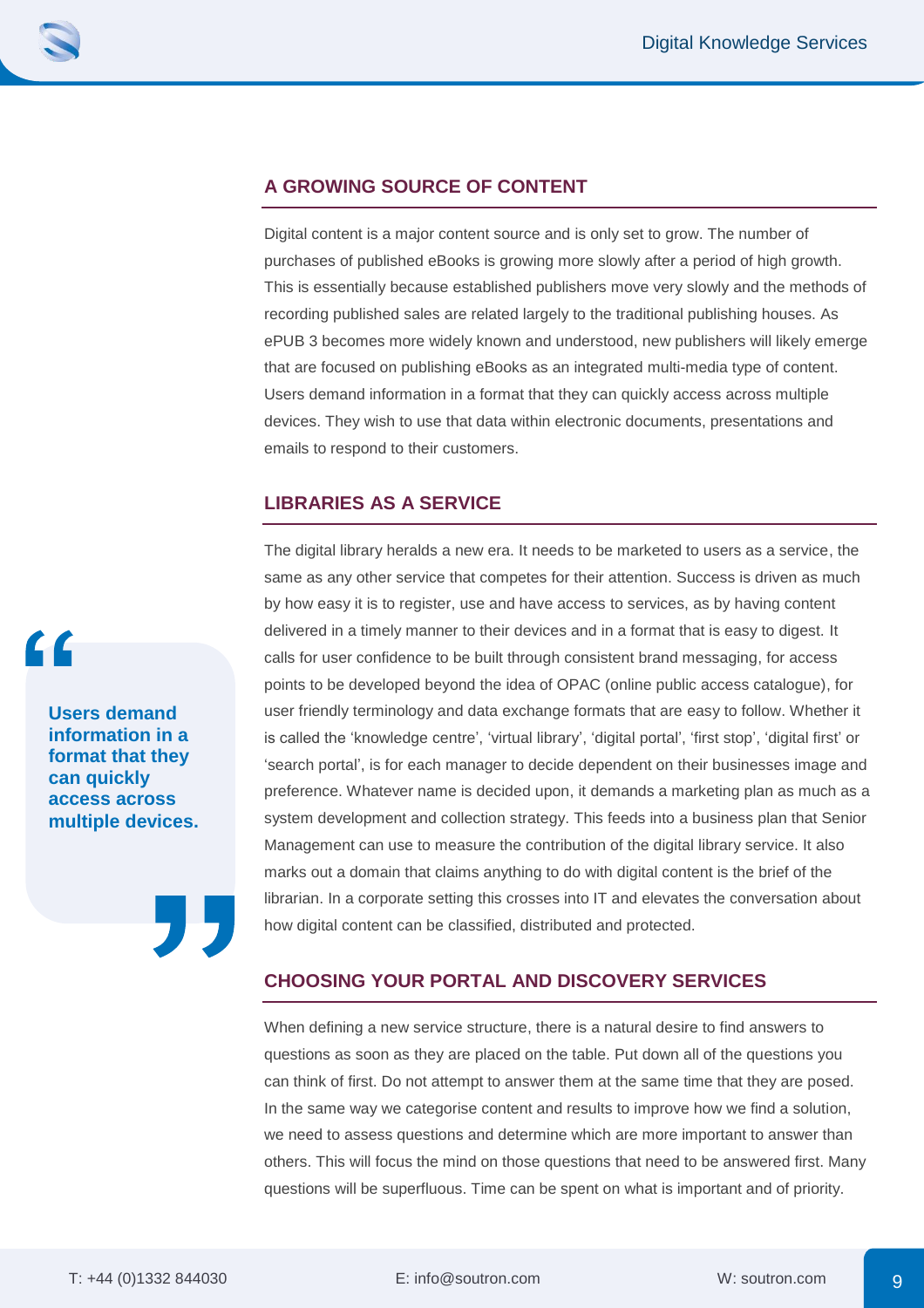

- OPAC or portal?
- What type of data is delivered and consumed by users?
- How can users best access information given the volume and myriad of sources available?
- What other information do users want to manage?
- What type of search works best?
- Should we segregate users and provide discrete portals for each community?
- How are analytics amassed and what measurements are meaningful?
- Who is responsible for integrating disparate systems?
- How can we make it easy for the user to be authenticated outside the firewall?
- How can budgets be managed to avoid maverick spending?
- How do we ensure information equality?
- When was the last time we surveyed user needs and manager's needs?
- Is a change of mental state needed or a physical change or both?
- What motivation techniques are needed to help staff change attitudes?
- Are our skills in need of a revamp?
- Do the metrics we generate today make sense to guide us into the future?
- Are we doing things that we should not be doing?
- Are we using tools and systems because we always have?
- Are we brave enough to change everything we should change?
- Who could we reach out to, to help us make changes happen?
- Are we ignoring opportunities? Which ones?
- Where is our user community? Who can we serve in addition?
- If we added extra resources what difference could we make?
- How could we quantify our net worth to the business?
- What is the annual spend we need to make to deliver the service?
- What would happen if we cut 5% off the annual spend for the service?
- Would it help justify the library service to send to our management a list of everything delivered each month? Irrespective of whether management have asked for it or not?
- If our service were withdrawn today, who would miss us?

Your own questions will come to mind. Take a moment to record them and build up a reservoir of questions about your service. Encourage others in your team to contribute their own questions and use it as a means of identifying the important ones for your service to answer.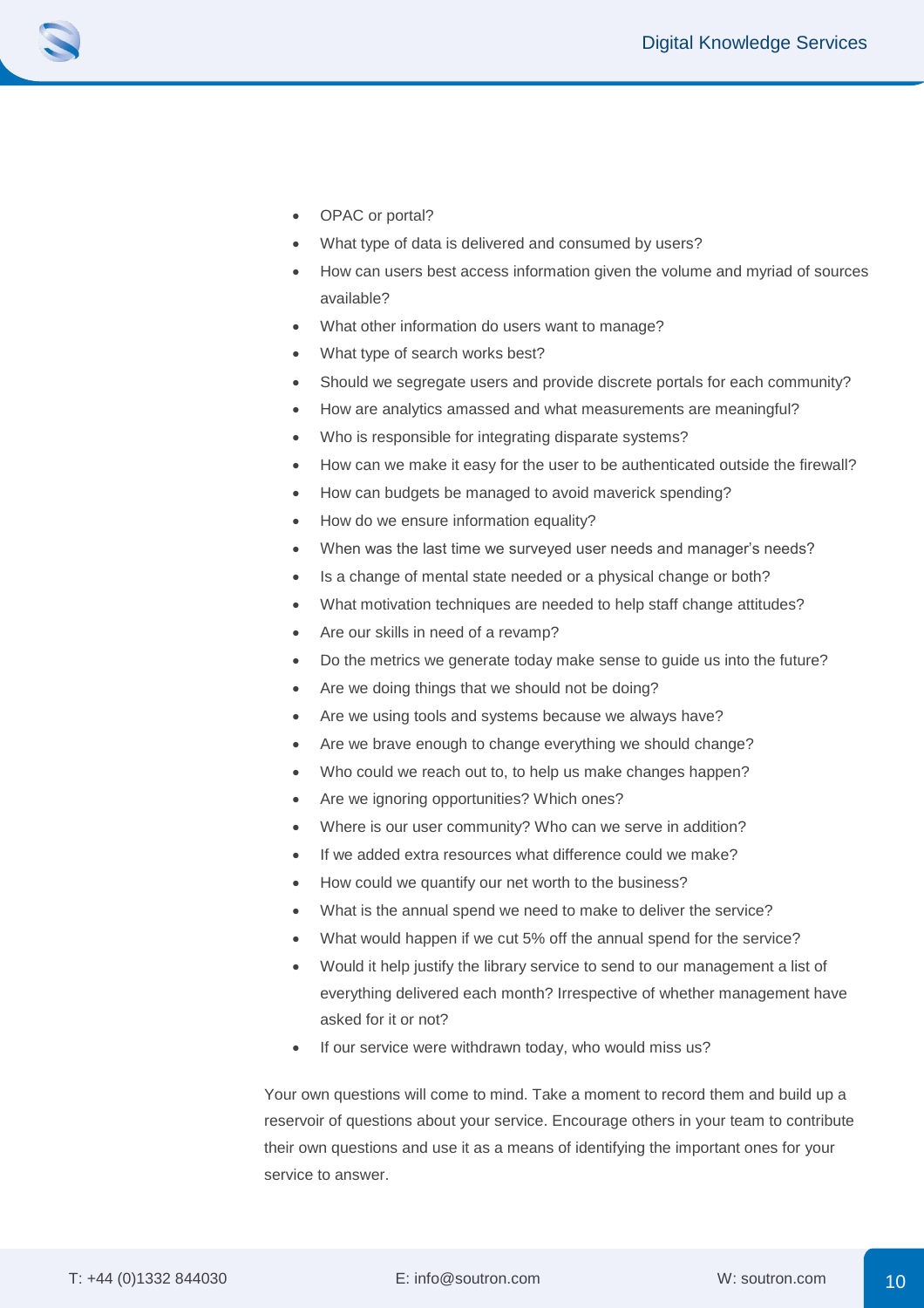$\epsilon$ 

**Creating customised levels of service at the library management level and at the point of service delivery is now imperative.**



#### **GOOGLE-CENTRIC – OPAC - PORTAL**

Can your user community be described as Google-centric? Does their information horizon expand beyond a set of Google ranked results? Users emphasise 'simplicity', 'ease of use' and a 'single search', but is it because of their lack of education about search or the pressures that they work under? Is the library made visible within their workspace? Is the user expected to do more for himself? Does he/she have easy access to sources of data or ways to ask for assistance?

Personalised service is expected in society generally. Libraries have for many years sought to have commonality with their peers. This has been seen reflected in the fact that application packages follow more or less the same style and workflows and functions. Irrespective of organisational and environmental change, the same solutions have been sought out. This has been in part, due to the need to seek out peer acceptance and in part because the organisation is unable to define needs due to complexity and inability to express needs in systems terms. Tailoring a library management system to meet a specific library's needs takes thinking time and a level of disruptive thinking that allows descriptions to be translated into systems. Secondly, individual and group needs have been avoided because of the complexity and the expensive consultation or programming that goes with it. Creating customised levels of service at the library management level and at the point of service delivery is now imperative. Why? Because the way in which individuals express their satisfaction is part of the business planning that goes on in an organisation whether by virtue of budget setting, payment of membership fees, or students vocalising their needs better.

#### **OPAC VERSUS PORTAL**

OPACs emphasise bibliographic data. Online public access was created in the 1960s to provide the ability to search one type of record stored on computers. Fields were easy to define; author, title, publisher, ISBN etc. Search became simpler because the fields were predictable, limited and without security concerns (no one would wish to limit what a user can search for in a conventional library catalogue). The style and layout of the catalogue display followed the form of the printed catalogue card and citation format.

A search portal however has a much broader perspective. A single search can be made against a variety of types of content with many different fields and very different structures. The catalogue that contains all of the records may contain much more than bibliographic data and data that needs to be secured. Permissions start to be an important capability, so that only those records that are appropriate to a user are made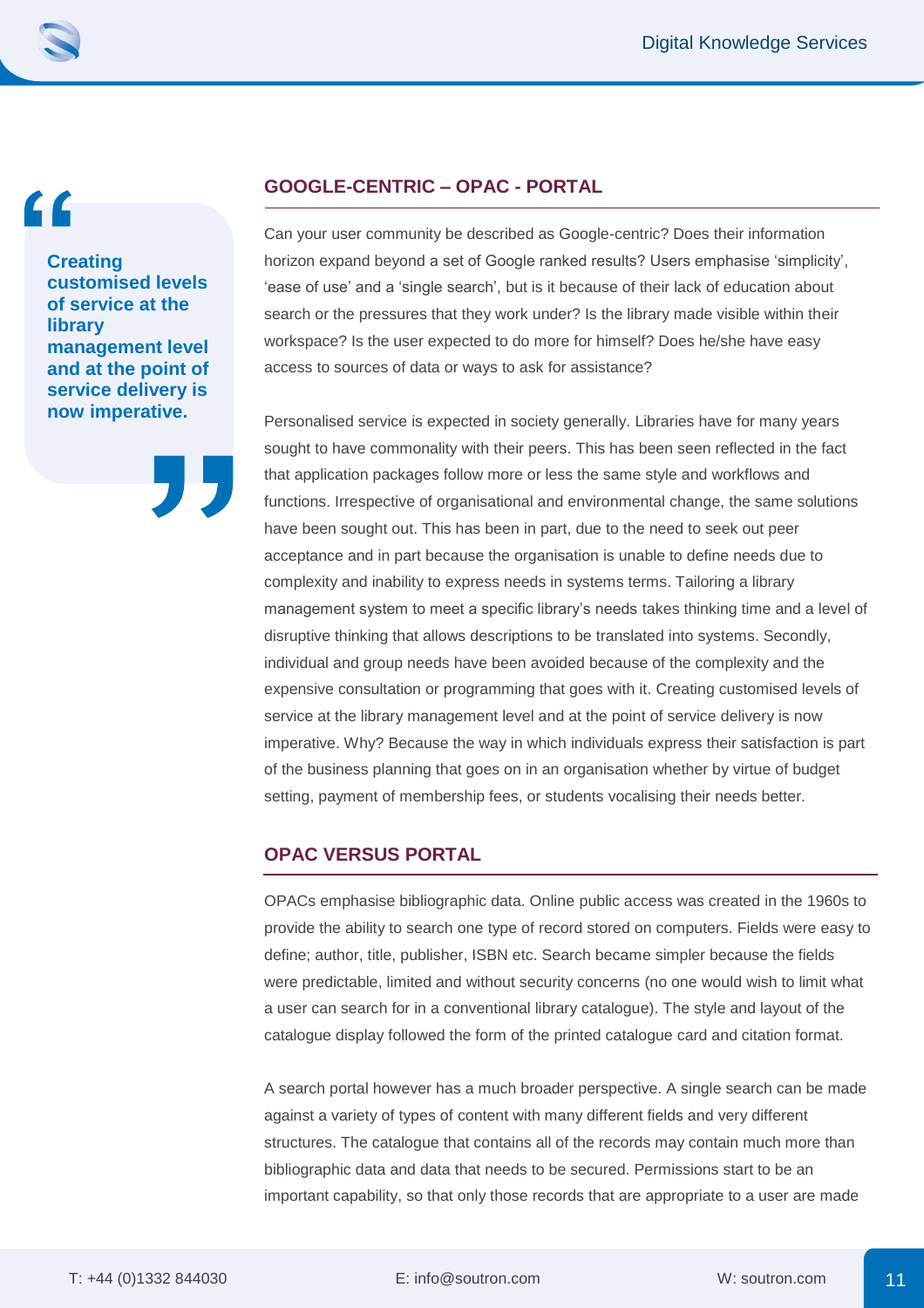

visible through the search function. The layout, sorting preferences, field displays, fonts and colours all play a part in differentiating one set of content from another.

The search function may be extended to include content from external sources (available via web services or Application Program Interfaces (APIs)). Content aggregation may be an important service objective for the library, in which case connectors and indexes are required together within the internal catalogue.

The display of search results and the formats for presentation are a vital part of user acceptance. Flexibility in layout and appearance is needed to allow fine-tuning to suit a particular user community's needs. This may seem a small thing but experience tells us that display formats can reveal patterns in data, as well as making the data easier to read, resulting in fewer clicks. There is an overhead in setting up such systems but the payback is a more satisfied end user.

It is a characteristic of a search portal, that it is customisable to the needs of particular groups of users who may have special information needs. This may be in terms of; access to specialised content, provision of access to normally restricted content, delivery of feeds or data into a portal, or ways to request access to facilities. There are a variety of ways that predefined searches and filters could be presented as part of the search page options, to guide a user to specific content on specific subjects. A particular type of content being searched for may require a different set of search fields when advanced searches are to be performed. This level of flexibility is rarely found in a conventional bibliographic OPAC.

The device type that users might adopt to access information is varied today. Access on a smartphone in the field or by tablet at a meeting is more common. Thus, the ability to present the search portal optimised for different screen sizes, with a layout that makes handling data easier, is more important than before. This level of customisation requires new technologies to be applied so that there is an automatic recognition of device size.

In summary; search portals place more emphasis on custom services. In terms of content, access methods, internal versus external, search functions and device preparedness. The consideration of using a search portal means a more deliberate analysis of user needs, greater investment of time to prepare systems and selection of systems that allow for customisation without programming.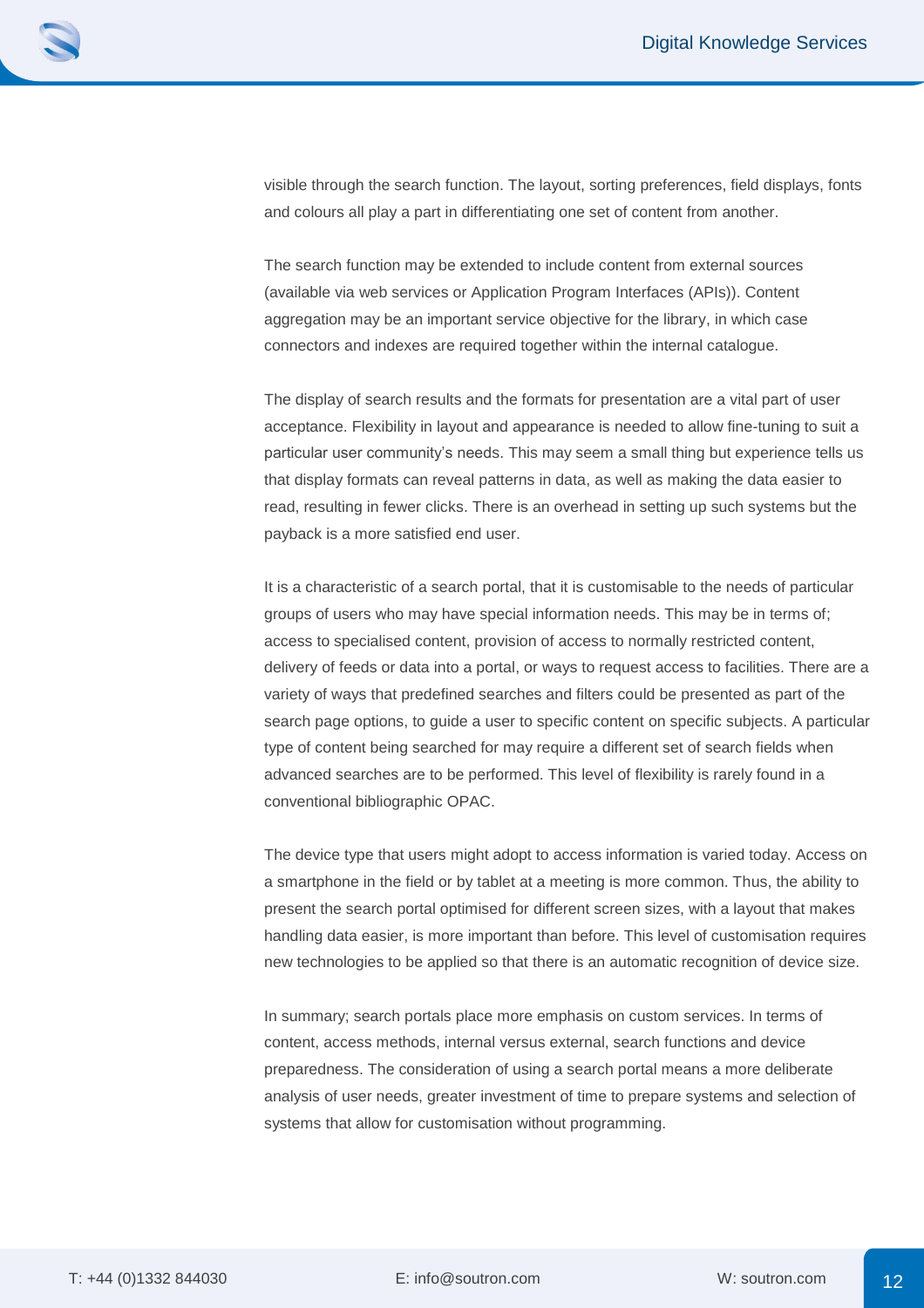

### **CONTENT ACQUISITION**

A library service historically has developed strategies based on content acquisition, i.e. the storage of materials physically located in the library and owned by the library. This has been overtaken in recent years by subscription-based services, often the result of a move to electronic information. Online content is often characterised by citations to articles in a vast number of published databases, with direct access to full text via a link resolver or via document delivery. Once the subscription to such a service is terminated, so does access to information. Or if access is granted via a copy, it comes with Copyright restrictions and systems are needed to control requesting and delivery.

Content acquisition plays an important part in library service by ensuring continuity of access and the ability to share content with a user community. But it is undergoing its own transformation. Book stacks are no longer the defining image of a 21<sup>st</sup> century corporate library. One might make a comparison with card catalogues in the late eighties and early 1990s. The card catalogue may still have existed, but online catalogues were replacing them very fast. The digital library requires only knowing the whereabouts of the material on a computer network and if content is in physical format, it can sit in offices or personal collections just as easily as in a central stack. Providing the library knows where the item is, a physical central presence is increasingly less of a requisite. The library exerts control over acquisition and expenditure and makes ordering and distribution efficient.

Original cataloguing is fast becoming redundant for published content. Metadata can be easily downloaded from a variety of sources. Indexing by subject or abstracting adds value for users who otherwise may not find content from a basic publisher's citation. Thus, the places where original cataloguing is performed are fast disappearing. Pressures on time and staffing and the need for streamlined processing of content to reduce costs are among the factors at play.

Expanded library services need database technologies that are flexible and sophisticated. Libraries have a wide cross section of demands that are not bound by bibliographic data. This requires a database that can easily be amended by staff within the library to add fields, create record templates and design new search portals to address specific types of content. The added-value this provides might include knowledge services, managing images, multi-media, archival materials or a skills register. Content for these may well be acquired through downloads, user input or be ingested from in house sources. This data is unlikely to be from published sources.

**Indexing by subject or abstracting adds value for users who otherwise may not find content from a basic citation.**

C C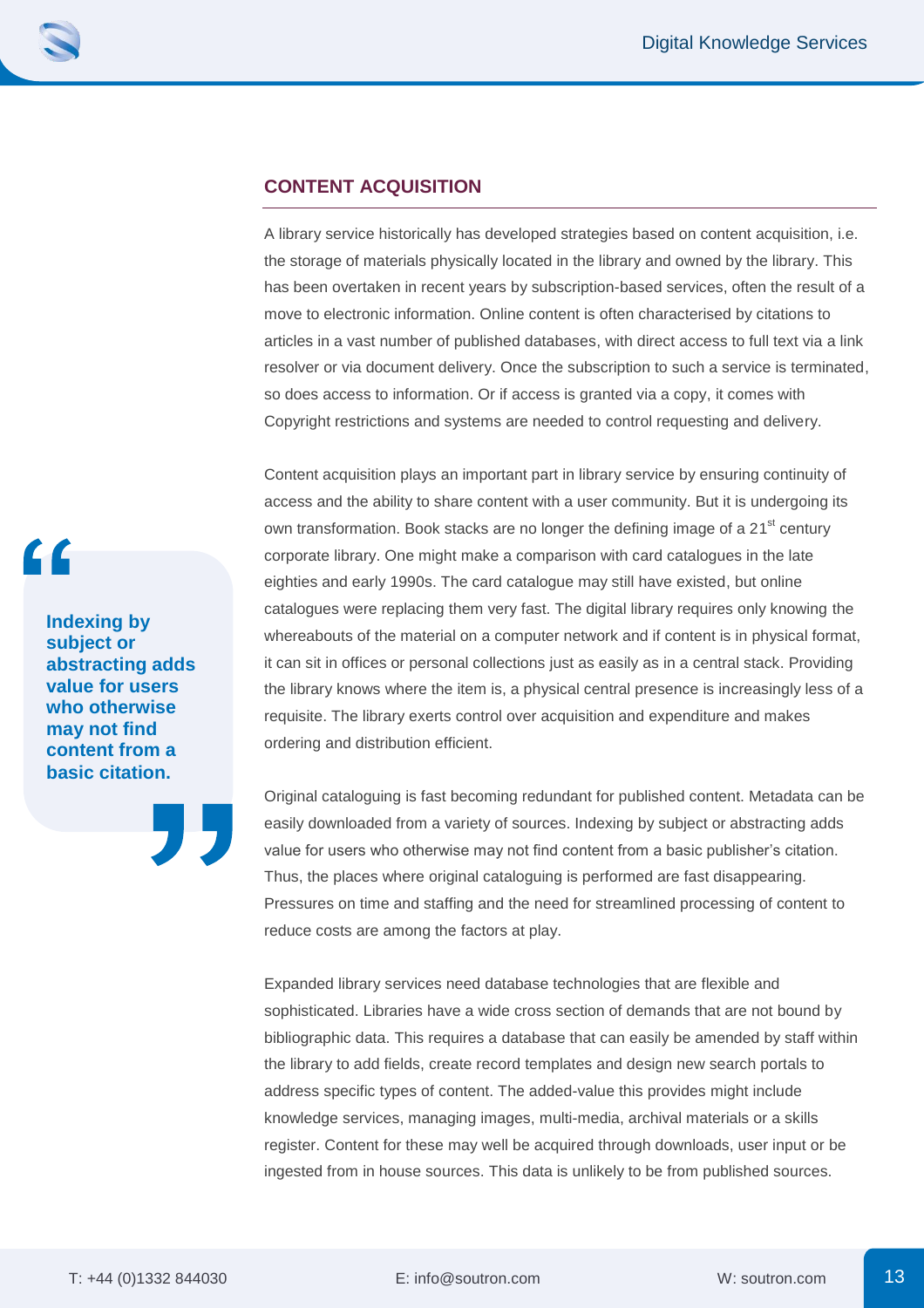### **ACQUIRING EBOOKS**

To date, eBooks have largely been copies of the printed text. They vary little from the printed work and are without enriched content. Any book that has charts or other challenging content to format tends to be left alone because ePUB 2 cannot manage this type of formatting. ePUB 3 standards will change this and as we move into 2015/2016, more ePUB 3 materials will find their way into the market. ePUB 3 will release a new wave of creativity in how content is described and delivered.

Publishers have naturally sought to protect print revenues. eBook distribution has been focused on business models that support use in a 'public library' or 'academic library'. Provision is through aggregation services such as Overdrive and other proprietary platforms, where subscription and a complex form of credits are employed to negotiate usage. Comparisons of eBook costs are difficult to come by and the licence models make it far more complex to administer than the original print resource.

A digital library calls for linked data. ePUB 3 will introduce more combinations of content. In January 2015, Harper Collins announced that all eBooks will now be produced in ePUB 3 format. The catalogue for a digital library needs a different structure to exploit the capabilities of digital formats and changed workflows. The library system has traditionally been divided into modules – functions that support particular areas of library work. These modules were made to share data between one and another. Today integration is much broader; it requires third party applications to be integrated into a whole – a praxis for information.

In the future we envisage that elements within a digital piece of work may connect to other data elements. This is in addition to what is perceived today with ePUB 3. Integration with third party systems will deliver efficient and flexible processes for acquisition, loan and protection of digital content through digital rights management (DRM). This requires new ways of thinking about sharing content. Materials that are normally found in a library will expand to all manner of formats and types of content. It opens up a need to securely distribute selective content to memberships, special interest groups, project teams, management teams and board members on desktop and mobile devices. The unbundling of content and the growth of tablet and smartphone usage make the library environment more challenging and demanding for all who are associated with document creation, publishing and security.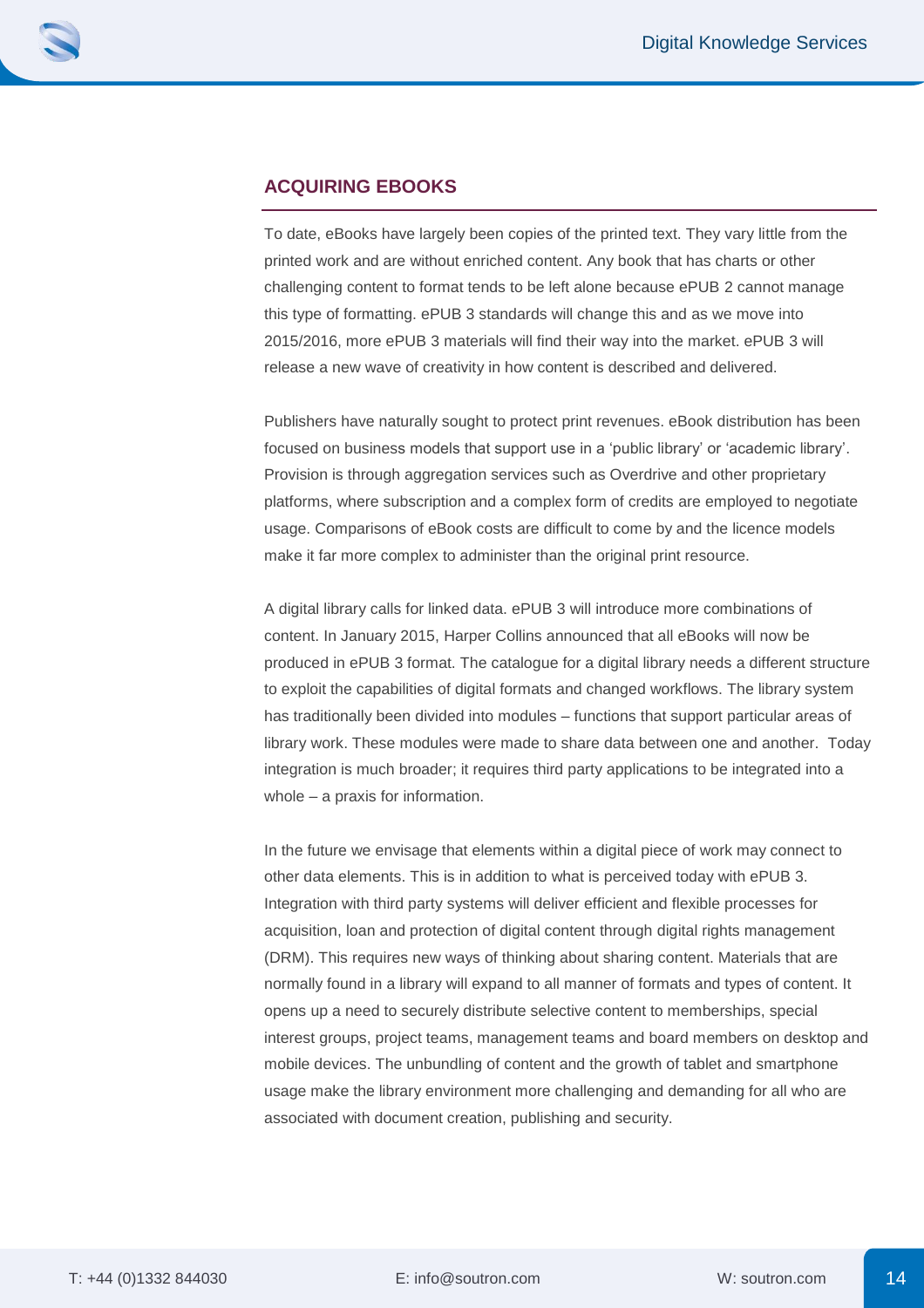What service to provide? What do users expect from their library service? Surveys will help, but often until the service is there the need for it is unapparent. What is clear from anecdotal evidence available from special and corporate libraries is that the physical loan of material is declining. There is an increase in expectation, especially amongst younger staff members, for digital content and mobile access – access outside of the corporate firewall because their jobs require them to be either amongst clients, in the field or moving between locations. The library has to take itself to its users. It needs to create a mobile presence that is as obvious to users as the physical library was 50 years ago.

### **POINTS TO CONSIDER**

Decision points around managing digital content:

- How to acquire digital content? Subscription, rental or perpetual licence?
- Use third party digital platform(s)?
- ILS (integrated library system) to incorporate a digital platform
- Protect digital content using DRM?
- Unbundle digital content?
- How to manage and protect internally produced digital content?

### **DISCOVERY SERVICES**

Discovery first appeared in 2009 when universities sought to provide a search for known items, finding the citation for an article or book that could then be checked against local holdings. The goal was to provide a single comprehensive search. Each discovery service introduced, such as Summon, Primo and EDS offered collections from many sources but never all of the same ones.

After five years the results have proved promising. According to statistics, usage has increased. But are discovery services the best means of promoting the library? What does the library need to fulfil its needs? Is discovery, as some observers state, merely a step towards the demise of search in the library – a precursor to fulfilment services only? Should the library instead invest in technologies that present their services better and provide uniform access to all of the types of content that they manage? How should services be presented to different groups of users across the university and to multiple sites – local and remote?

**Search portal technology placed in the control of the library provides flexibility & the means to market their services.**

 $\mathbf{C}$ 

15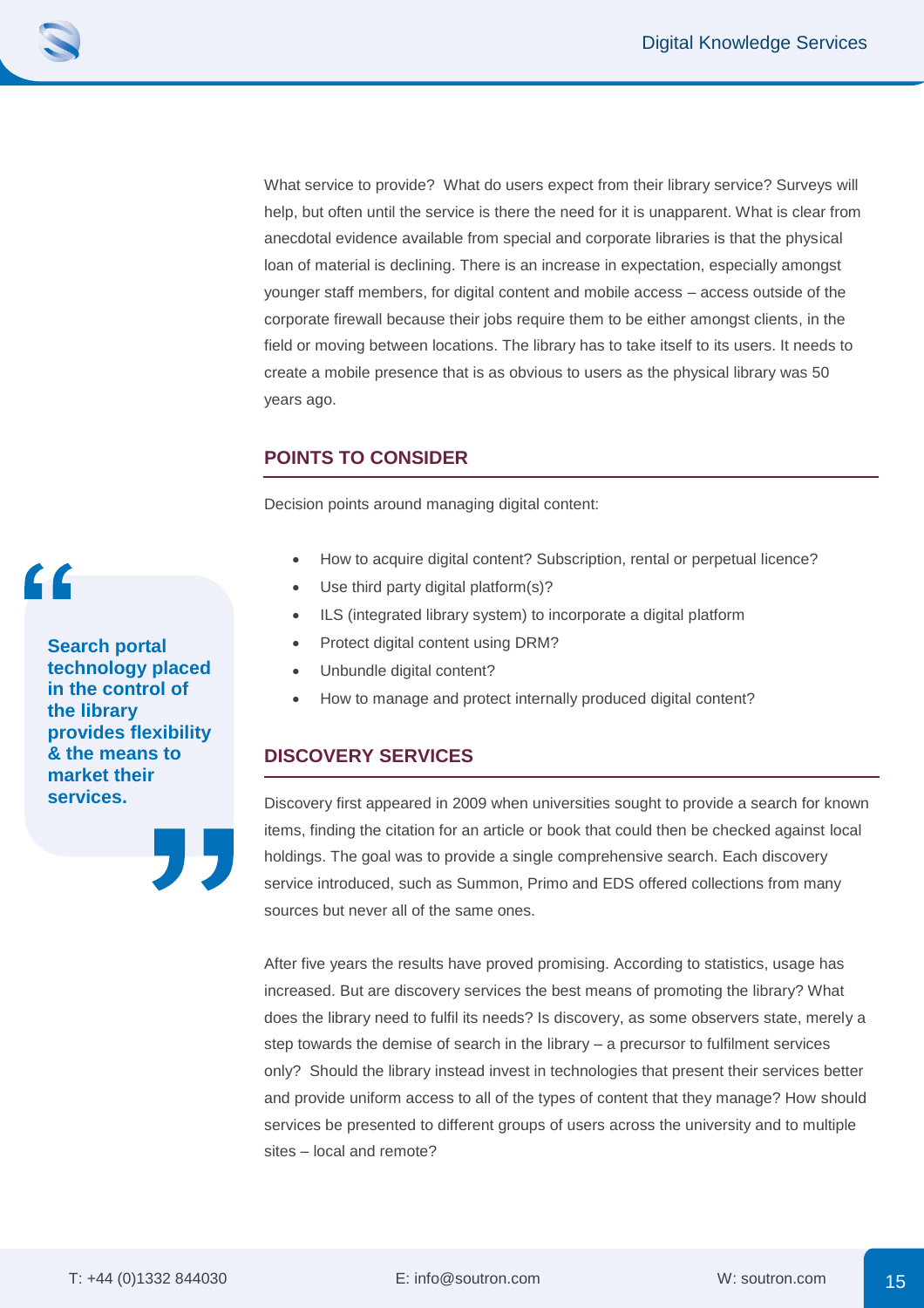$\blacksquare$ 

**A library that does not take advantage of copy cataloguing from an authoritative source may be ignoring a major productivity aid.**

Search portal technology placed in the control of the library provides flexibility and the means to emphasise the services that the library wishes to market. What amount of space should be given to search compared to service promotion? How the pages are laid out and presented with added value options has never really been examined in any depth to our knowledge. Lots of links to resources and feeds are presented, but advertising of specialist services is usually consigned to a small corner of a page. There is a great opportunity to better exploit the space available on the search portal homepage. Your objective may be to present a single point of resource discovery, where emphasis is on 'discovery' to represent the library service. More could be done to push the 'library first' idea and all the services the library can provide.

Flexibility and control over search pages together with fulfilment options for print and digital are the backbone of library technology. It puts the library firmly in control of presenting itself and information to staff or customers within or external to the organisation.

#### **DATA TRANSFER AND INTERCHANGE**

A library that does not take advantage of copy cataloguing from an authoritative source may be ignoring a major productivity aid that allows the library to refocus attention to higher return tasks. Whether that source provides MARC data or XML data does not matter providing the metadata is accurate and rich. Digital eBooks are presented with data from publishers in ONIX format (XML) and is then transferred into MARC formats to send out to libraries. Aggregators spend little time on the metadata and alternative sources are likely to prove more suitable for populating the catalogue.

The desire amongst library qualified staff to protect data accuracy and transfer data between systems has in the past resulted in an adherence to MARC based systems. MARC has now been declared 'dead' by the Library of Congress, as it is outdated and does not deliver in a digital world. XML structures allow far greater opportunity for data exchange, transformation and integration between systems. XML may still not be taught in library schools because it is seen as an IT construct, however mastery over this technology gives the library more opportunities. For example, an XML based system such as Soutron Library System can be used for other applications, adding value to the library service.

Similarly library specifications created in 2000 are still used to define requirements. They refer to Z39.50 – a protocol developed when the web was not heard of. Z39.50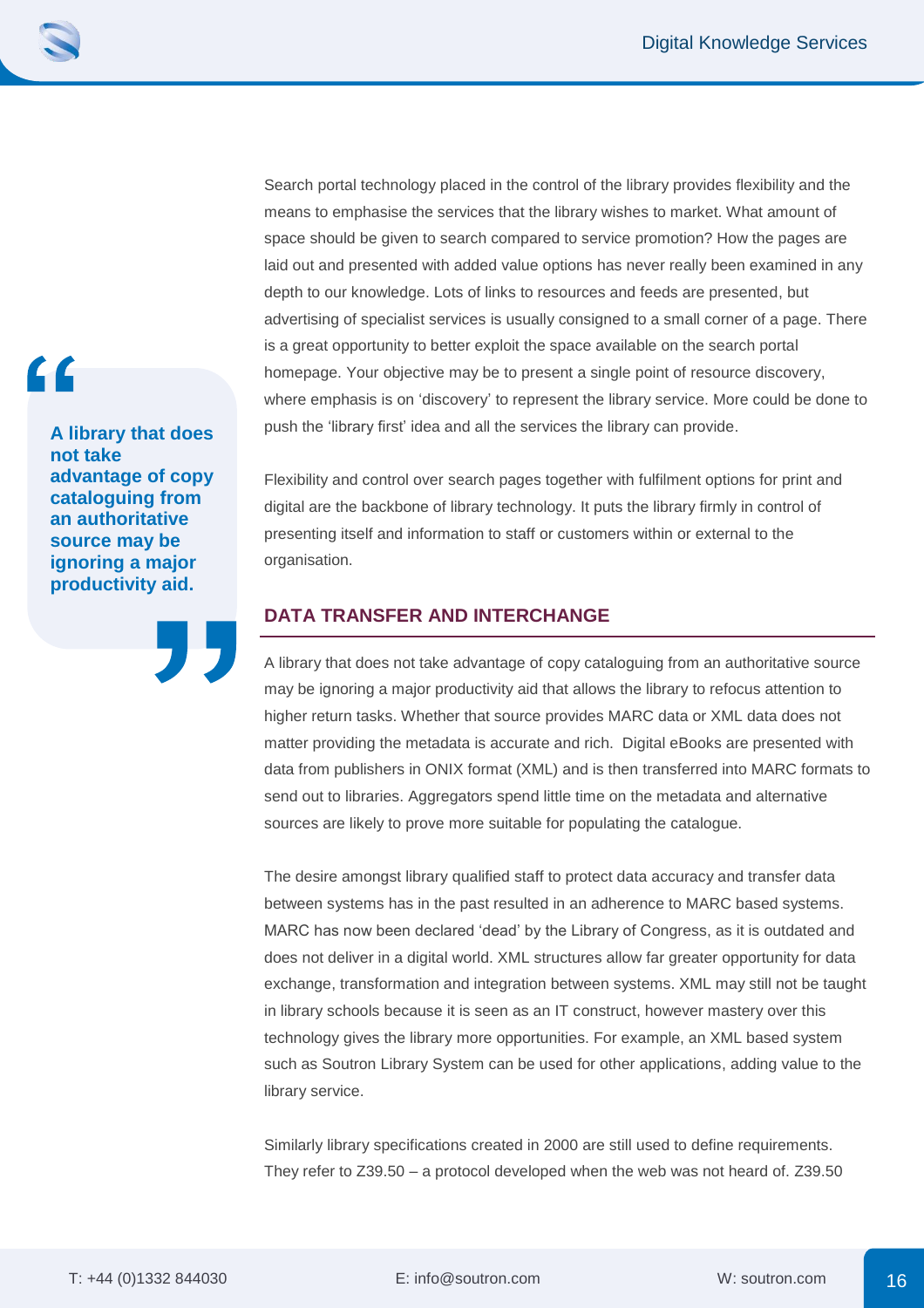does not use HTTP or HTTPS to transfer data between systems. Application Program Interfaces (APIs) are the preferred technology today to connect into different and disparate systems, together with web services. Both of these protocols are using XML as the standard data exchange mechanism - the protocols that all IT systems use.

#### **DO WE NEED FLOOR STACKS IN A DIGITAL WORLD?**

For some areas e.g. science and management, paper based materials are still important, as the core body of knowledge does not change that much over time. However the physical space to store such materials may be prohibitively expensive and the costs associated with handling paper and transporting it to where it is needed, is likely to be an inhibitor to rapid access. In a digitally mobile environment, material can be embedded in the database record and immediately accessed from any location by any mobile device.

The ways in which people work, perform research and study today are much more collaborative. Learning and finding breakthroughs may still be a solitary activity (the scientist in the lab until the early hours of the morning) but industry and commerce rely on people putting their heads together to fast track ideas and develop new products and services. Thus, the library may gain more from making possible that physical collaboration than offering rows of book stacks, no matter how impressive and attractive they might be.

The flexibility of a database is replacing the floor stacks that once offered the flexibility to shelve material and allow physical browsing to take place. The ideas are similar: structure, storage, organisation and classification, but the physical is replaced by the digital.

## **TECHNOLOGY PERSPECTIVE**

From the first IBM PC AT that was released in 1984, it was inevitable that library services would change. Soutron has been at the forefront of that change and has helped thousands of libraries automate their tasks and meet fresh challenges, by developing technologies and functionality that are simple and easy to use. In 1995, we introduced our first web based search tool. Today, we are helping clients make the transition from the physical to the digital; from a presentation style built on traditional library OPACs to a portal style of discovery and presentation that can cross multiple devices and provide a single place to find information. The systems we develop include processes to

**From the first IBM PC AT that was released in 1984, it was inevitable that library services would change.**

 $\overline{C}$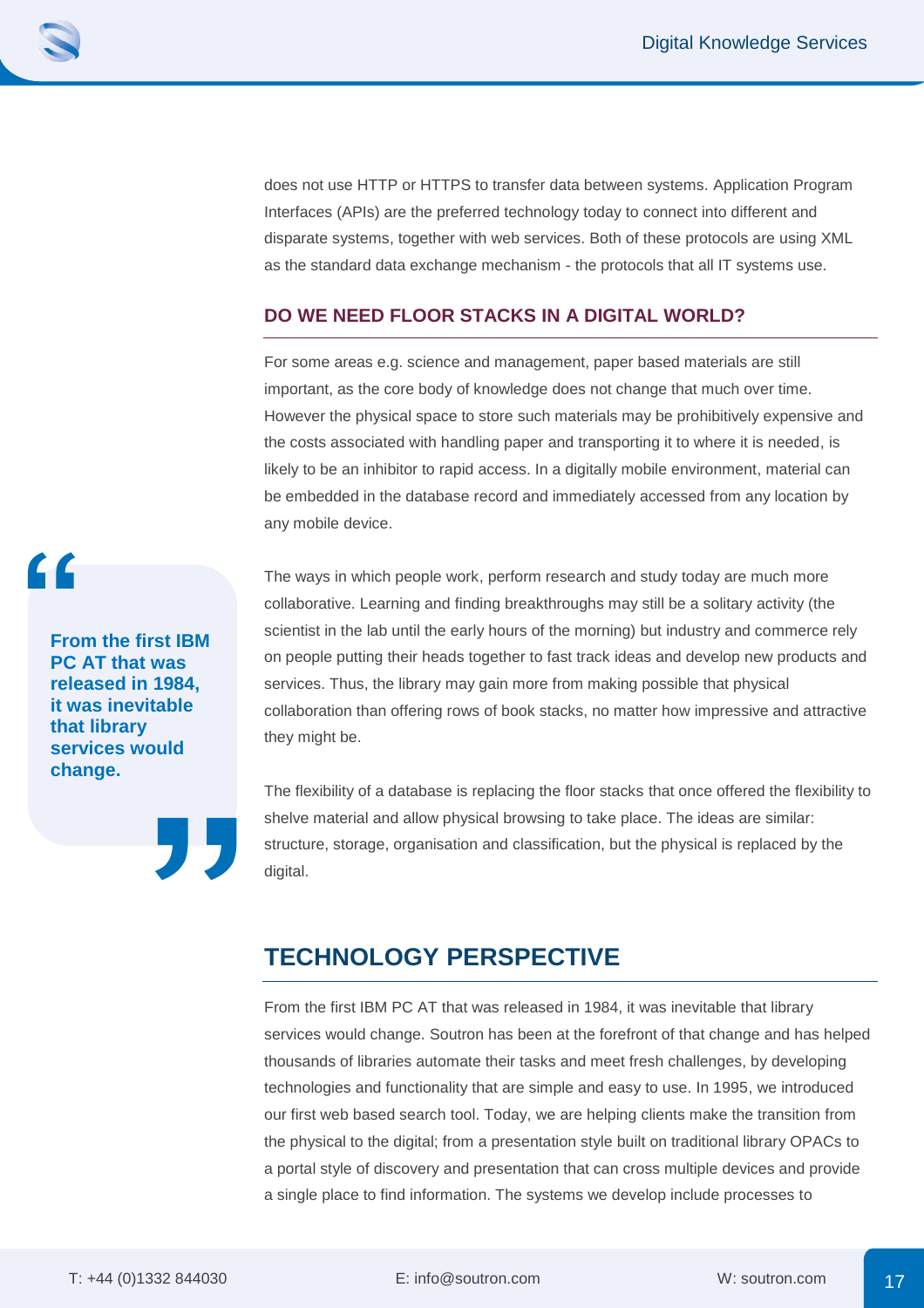manage information using efficient workflows to capture, purchase, receive and disseminate content.

Systems created in 2001, using the first release of Microsoft.NET, saw the first fully web based library systems appear. 15 years on they are very old. Not only because improvements in the way systems can be built and managed has meant new programs and development tools but because such systems were primarily MARC based. In 2007 we anticipated that digital was soon to be upon us and that access to digital content through web browsers, from any location, would become the norm, particularly as bandwidth speeds would increase and so too availability.

Significant new investment to innovate and build anew was made available within Soutron. The result has been 7 years of continuous investment. Now in 2015 a second round of investment is driving new digital initiatives that support mobile use.

Few suppliers post 2007 were keen to invest given the austerity measures being applied across the economy. We took this to be an opportunity.

A different landscape exists as we go into 2015:

- Web technology is advancing rapidly
- Mobile devices have different size screens
- Increased availability of managed hosted servers and cloud services
- Internal IT support and system management overheads are too costly
- Workflows and processes are constantly being simplification
- There is greater demand for flexibility to respond to new needs
- Integration with other systems is imperative

As a supplier we acknowledge the fact that we have to continually invest in the most upto-date technologies to keep clients at the forefront of the industry. Soutron technology is combined with our commitment to personal service and attention to user needs. Soutron technology simplifies operations; requires fewer overheads to manage; is easy to upgrade and takes advantage of all the new facilities we add into the system. The technology base on which we deliver systems allows more to be done than with older and conventional systems of the past.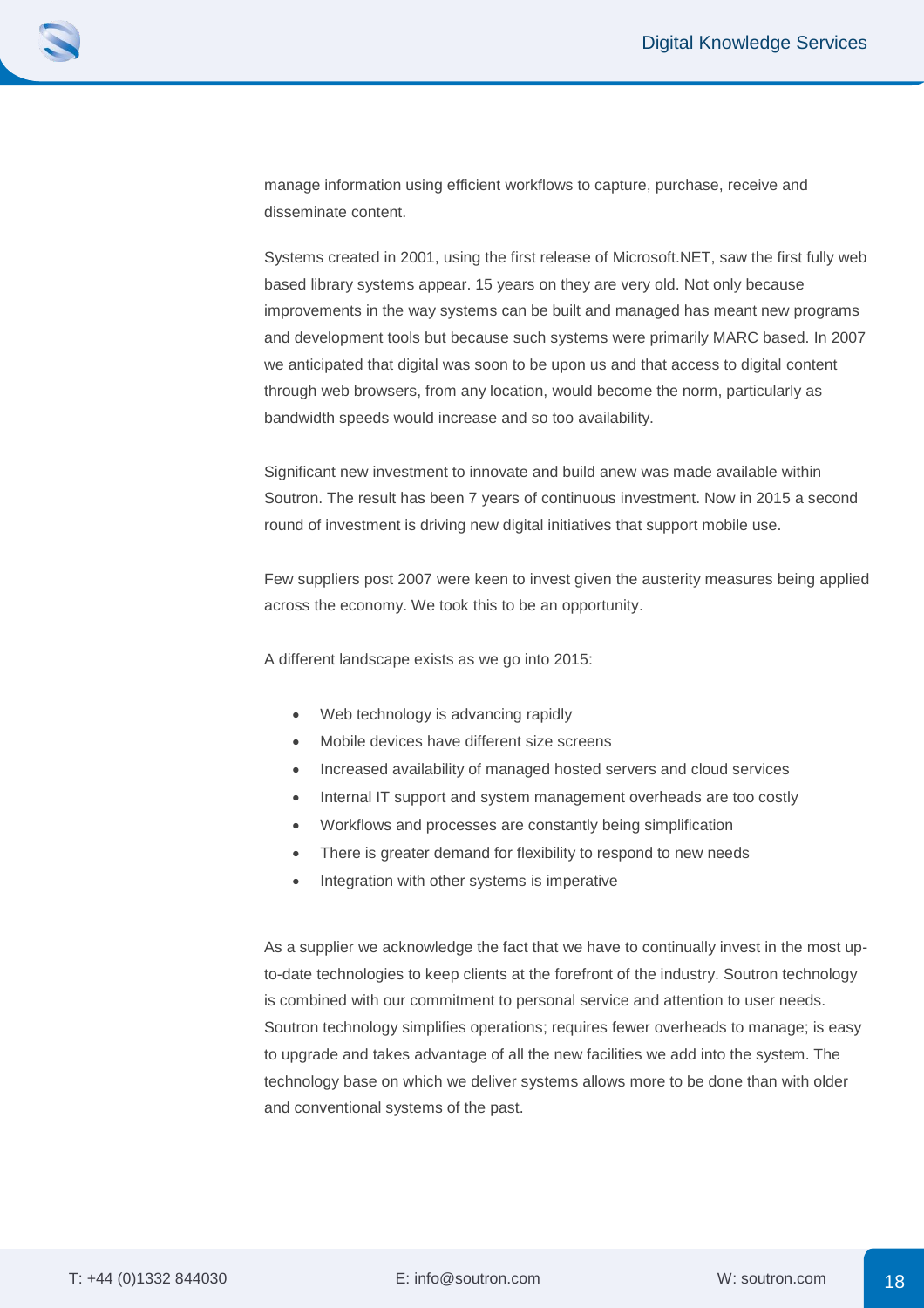## **DOES DATABASE CHOICE MAKE A DIFFERENCE?**

The starting point in any choice of a system is the flexibility of the database. It must have relational capabilities and be well supported. A long-term future is an absolute for a repository of any kind and one that has transactional integrity and scalability built in. A database that is going to be developed and supported for many years ahead is important.

Soutron uses Microsoft SQL Server. There is no need for a database administrator or any concern as to the size of the database or indeed the number of users that might access and use a system. Equally important is the built in indexing within a database. SQL has a full text search index that means that no third party systems have to be added in, which otherwise adds to complexity.

Flexibility is important because the move to digital means that the record templates and structures for recording metadata are no longer based on bibliographic records alone. Older systems were concerned with physical books and print journals. The library of today needs to be a repository for all types of metadata, including digital media such as electronic documents, images, know-how and access to online sources. Freedom to have forms that match user needs, have field choices and match data being held, whilst not require training, are essential. Any type of information should be capable of being managed in the database.

It is important that the database is relational, in order to easily cross reference and link assets, so that finding information, which is related to another asset, can be easily carried out. Some systems implemented on SQL databases do not exploit the power of the RDBMS (relational database management system) and instead transfer the flat file legacy system structures onto the new database. It perpetuates complexity and does nothing to bring efficiency and order to a knowledge set and may inhibit system development.

Finally, the system and database must be capable of being configured without the need for in-house IT expertise. The database attributes should include:

- Full text indexing
- Storage of digital media
- Be easy to administer
- Real time updating

**The library of today needs to be a repository for all types of metadata, including digital media.**

 $\epsilon$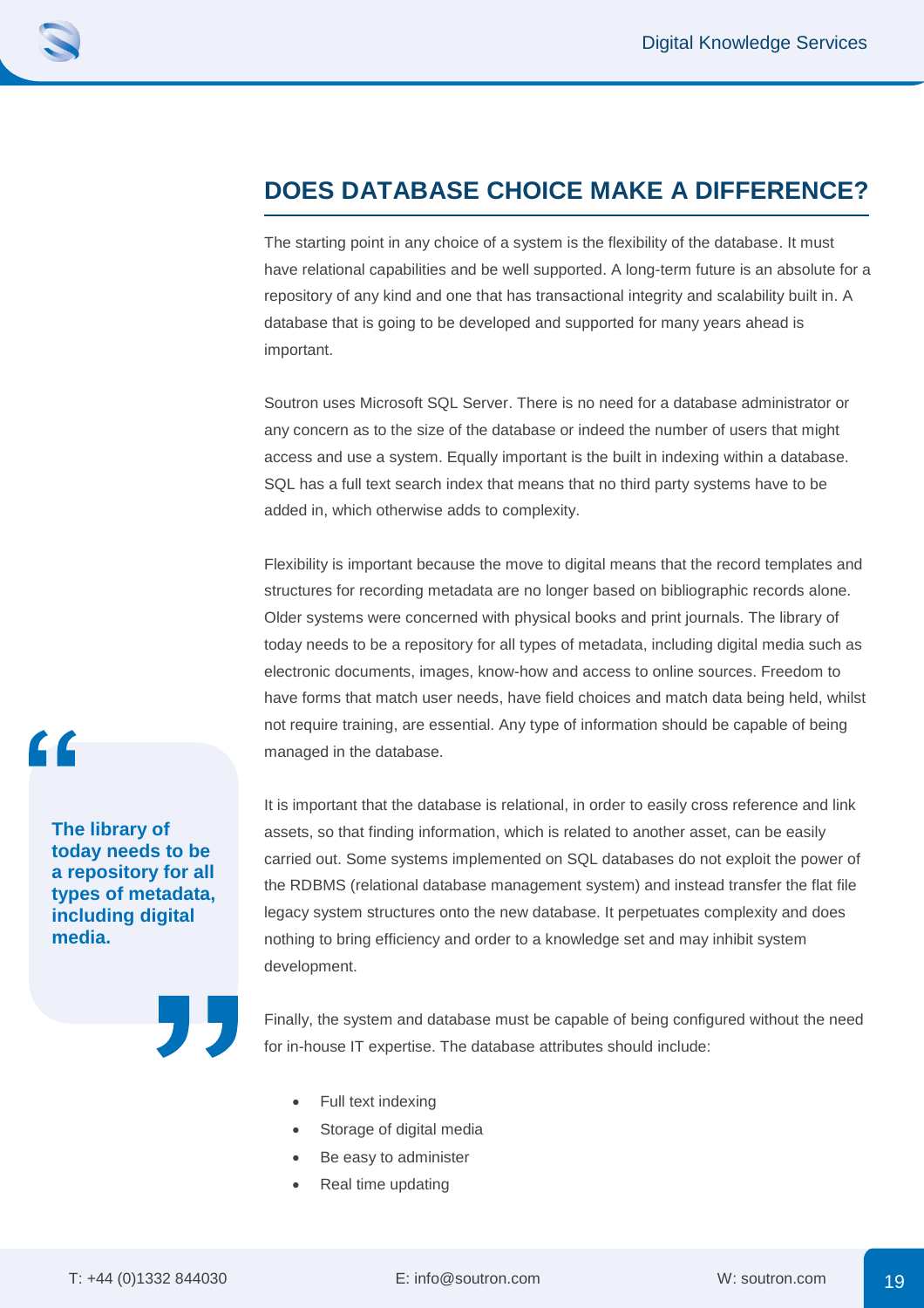- Online 24x7
- Automated backups without affecting operations
- Task services to schedule notices and reports

Some clients store and manage metadata and links to attached or uploaded documents, whilst others are seeking to manage structured content from a document within a record. Content that might have been originally created in Word documents and converted to PDF, attached to records and then downloaded by users is likely to be seen as too limiting in the future. Our work with clients on an innovative collaborative project called MEDIA (Metadata Encapsulation for Digital and Information Assets) addressed the problem of presentation across multiple devices without the need for an application to be downloaded to a device. Instead, using HTML5 and the latest Microsoft.NET technologies, access is provided via a tablet and the application can size to the device, making it easier to navigate and read. This provides much greater control over content and protects an organisation from having data downloaded and shared without approval. Where images are being managed, these can be processed to record their origin and ownership using steganography techniques.

## **WORKFLOWS AND EFFICIENCIES**

Libraries need to reduce manual effort.

Over the past few years we have put our magnifying glass over different areas of the library's workflow and broken down the tasks into simple yet flexible processes. It is a very deliberate process within Soutron. When a client shows us a particular pressure point in their operation, we put it through a close examination to work out a more streamlined process and diagnose how to improve that aspect of operations. This advances our system in ways that are practical and efficient and allows us to respond to specific needs of clients within a single fully maintained system. Our deliberate personal approach is one of the reasons why librarians like using Soutron. Only by collaborating and putting our people who can design and make decisions into the field to work with libraries do we make the right changes. This proximity of supplier and library is a crucial factor in the speed of development and operational efficiency.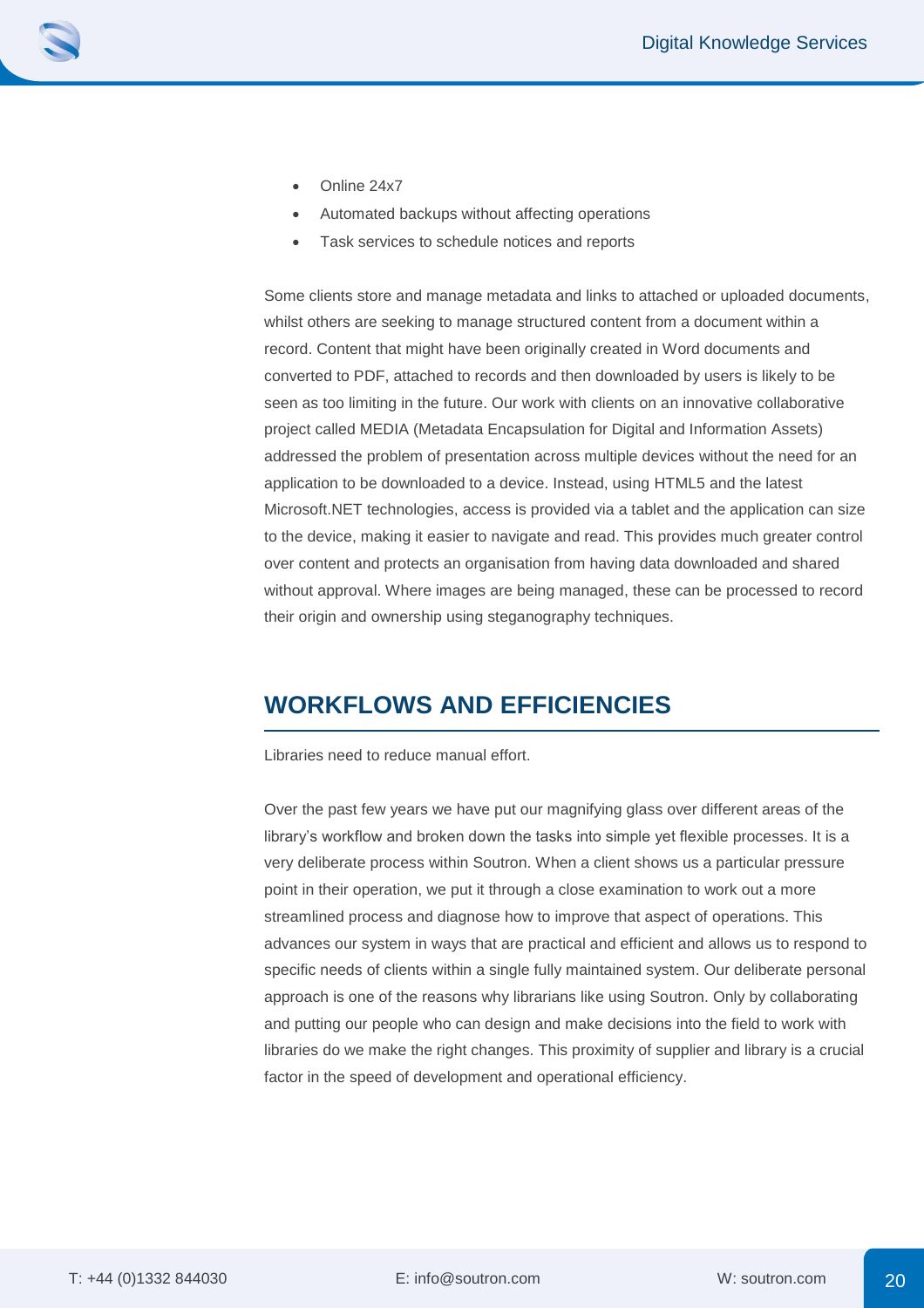# **FUTURE DIRECTIONS**

Soutron has twin priorities: search and back office workflow.

We believe both are equally important. Both areas need to address the move to predominantly digital content.

#### **IMPROVE WORKFLOWS AND BACK OFFICE FUNCTIONS**

Efficiencies in processes make staff more productive. They make staff happier and less frustrated. It frees up thinking time when the workload is efficiently processed.

Many libraries operate in traditional silos where specialisation is based on task. At Soutron we have moved beyond this view to a more holistic systems view of processes. A user of the system should be able to process any data in any part of the system and perform an end-to-end task. The end result is a more flexible staff complement whose understanding extends beyond their own individual set of tasks.

#### **SEARCH**

A new and very flexible search and discovery interface (search portal) is introduced for 2015. This provides complete control over the look and feel and the layout, not only for the homepage but also the results pages. Library services can be promoted from internal or external sources and the results can be laid out to present information clearly and appropriately for the type of content. All types of content can be presented through the portal.

Users logging on via single sign on (SSO), benefit from a more individual experience, based on metrics gathered from their profile activity and preferences. Collections of content might be common to all users or specific to particular users. When searching is performed, the system tracks activity and logs it for later analysis.

An API is an essential pre-requisite for any database application today. The API in Soutron is a RESTful API that produces XML that is straightforward to control and manage by a webmaster. It might be needed for those who wish to have a completely tailored search function that is entirely under their control, ([www.iser.essex.ac.uk](http://www.iser.essex.ac.uk/)) or the organisation's own publications are published to the web.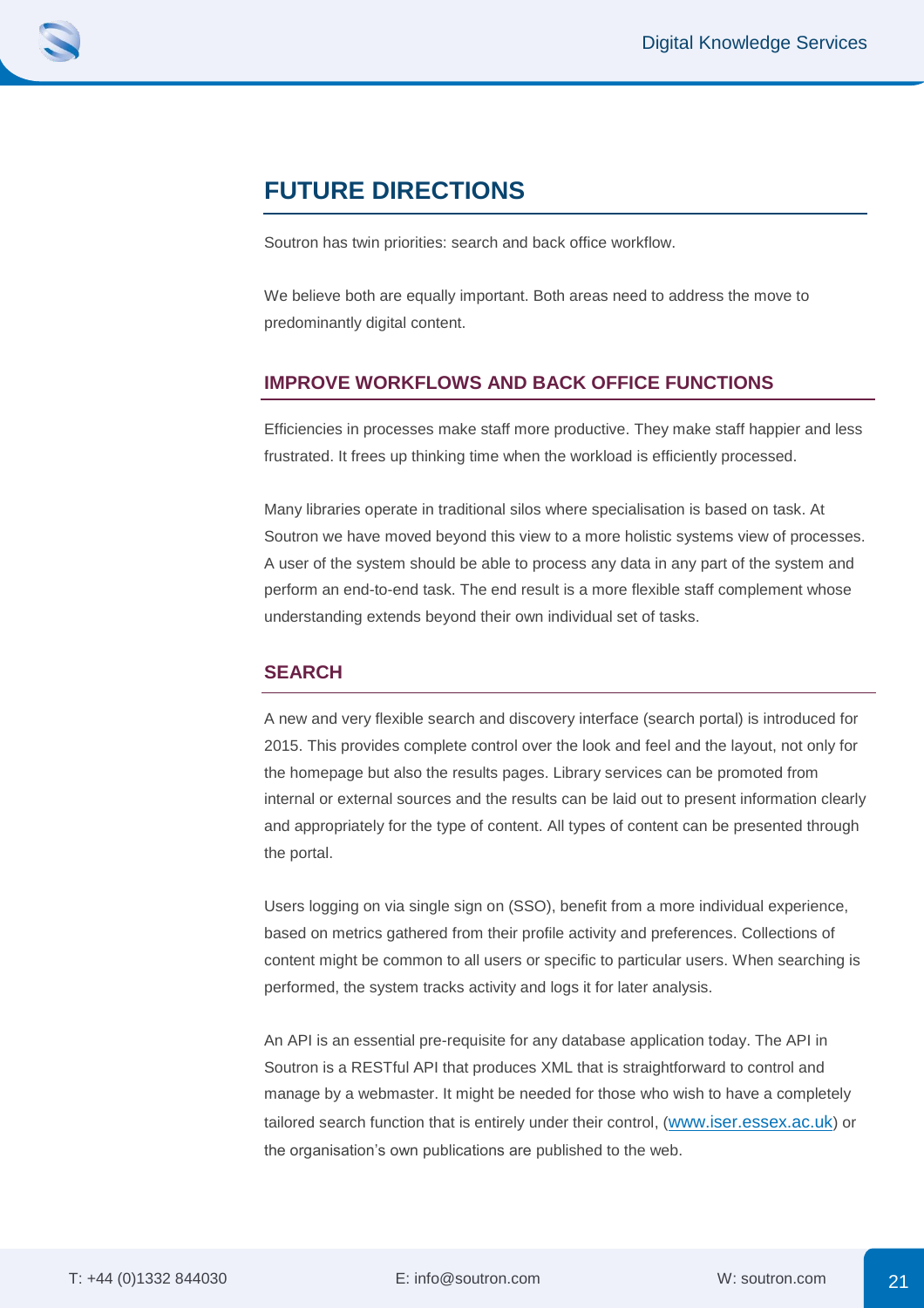**Hosted platforms make the library service more independent, lifting restrictions on policies, resource levels & IT priorities.**

 $\mathcal{L}$ 

## **MANAGED HOSTING SERVICES AND SECURE ACCESS**

Mobile technologies are shaping how people come to use systems. Soutron is a managed hosted application on servers outside of the corporate network. All that a user needs is a PC or device, with an internet connection and a web browser to enable them to connect from anywhere in the world to up-to-date data. This simplifies all aspects of deployment and upgrades. It also means that data is very secure. No longer is the organisation exposed to internal IT being able to access any system on the corporate network.

All access is logged, controlled and measured and that includes access to documents on the system as well as downloads and searches. The repository also becomes a safe place for the user to submit content and know that it is accessible, searchable and secure. This brings back into focus the need to have a database that is designed to be flexible and built with a security permissions model that is equally flexible with granular integration into a search portal that can be configured to meet the different needs of users.

The use of a hosted platform makes the library service independent and it is no longer restricted by policies, resource levels or priorities set by IT. From IT's perspective it is an application that is best managed and supported outside of the main network pressures and as such, allows support services to be called upon without hindering IT's own priorities.

The budget for infrastructure is made predictable:

- A single annual fee encompasses all aspects of the system, hardware and service
- A single telephone call or email to request support.
- The system is available 24 x 7 x 365